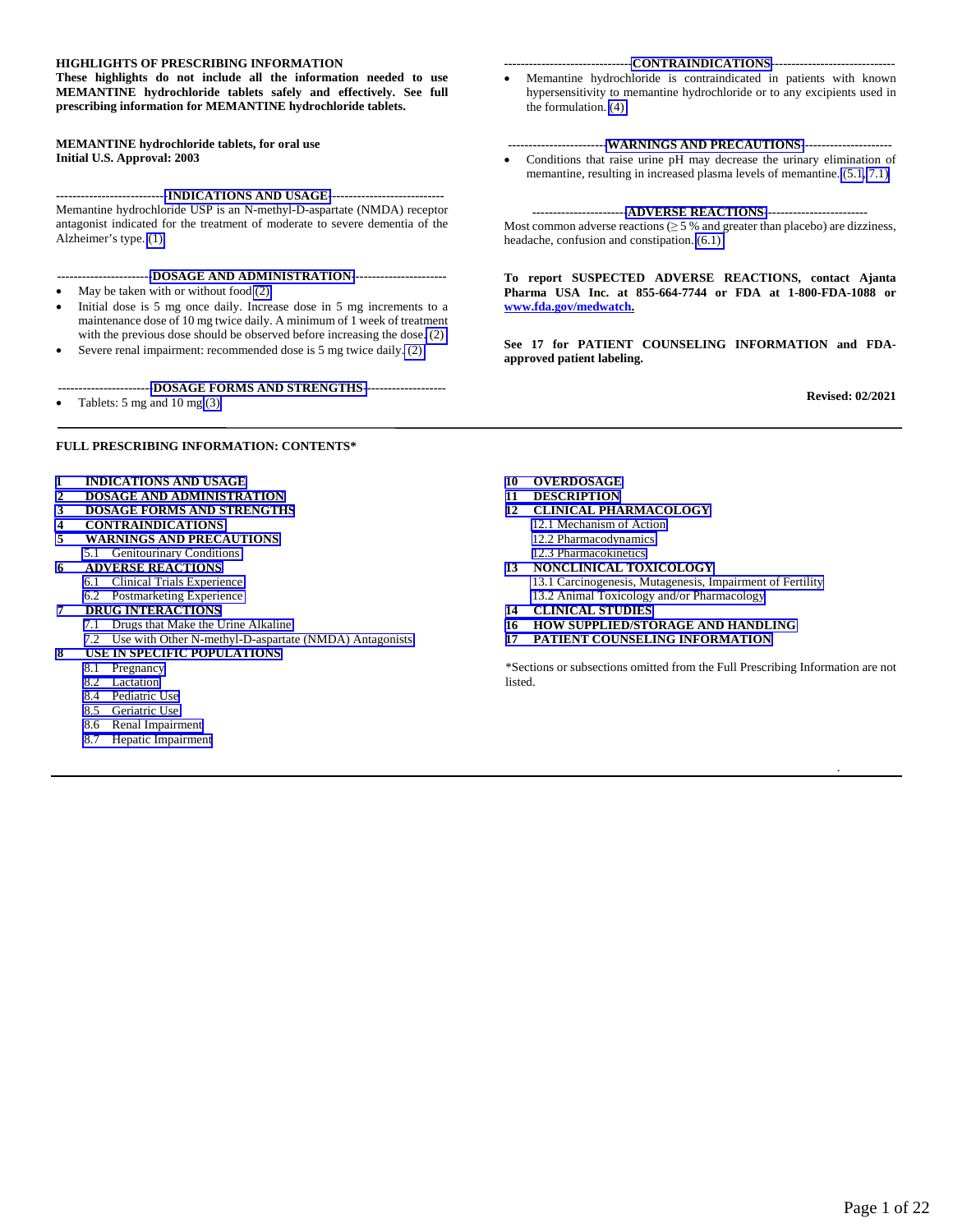# <span id="page-1-1"></span><span id="page-1-0"></span>**FULL PRESCRIBING INFORMATION**

# **1 INDICATIONS AND USAGE**

Memantine hydrochloride USP is indicated for the treatment of moderate to severe dementia of the Alzheimer's type.

# **2 DOSAGE AND ADMINISTRATION**

The recommended starting dose of memantine hydrochloride USP is 5 mg once daily. The dose should be increased in 5 mg increments to 10 mg/day (5 mg twice daily), 15 mg/day (5 mg and 10 mg as separate doses), and 20 mg/day (10 mg twice daily). The minimum recommended interval between dose increases is one week. The dosage shown to be effective in controlled clinical trials is 20 mg/day.

Memantine hydrochloride can be taken with or without food. If a patient misses a single dose of memantine hydrochloride, that patient should not double up on the next dose. The next dose should be taken as scheduled.

If a patient fails to take memantine hydrochloride for several days, dosing may need to be resumed at lower doses and retitrated as described above.

Specific Populations

### *Renal Impairment*

A target dose of 5 mg twice daily is recommended in patients with severe renal impairment (creatinine clearance of 5 – 29 mL/min based on the Cockcroft-Gault equation).

### *Hepatic Impairment*

Memantine hydrochloride should be administered with caution to patients with severe hepatic impairment *[see Clinical Pharmacology [\(12.3\)\]](#page-9-0)*.

# **3 DOSAGE FORMS AND STRENGTHS**

Memantine hydrochloride 5 mg tablet: capsule shaped, biconvex, film-coated tablets are orange colored with "m5" engraved on one side and plain on other side.

Memantine hydrochloride 10 mg tablet: capsule shaped, biconvex, film-coated tablets are grey colored with "m10" engraved on one side and plain on other side.

### **4 CONTRAINDICATIONS**

Memantine hydrochloride is contraindicated in patients with known hypersensitivity to memantine hydrochloride or to any excipients used in the formulation.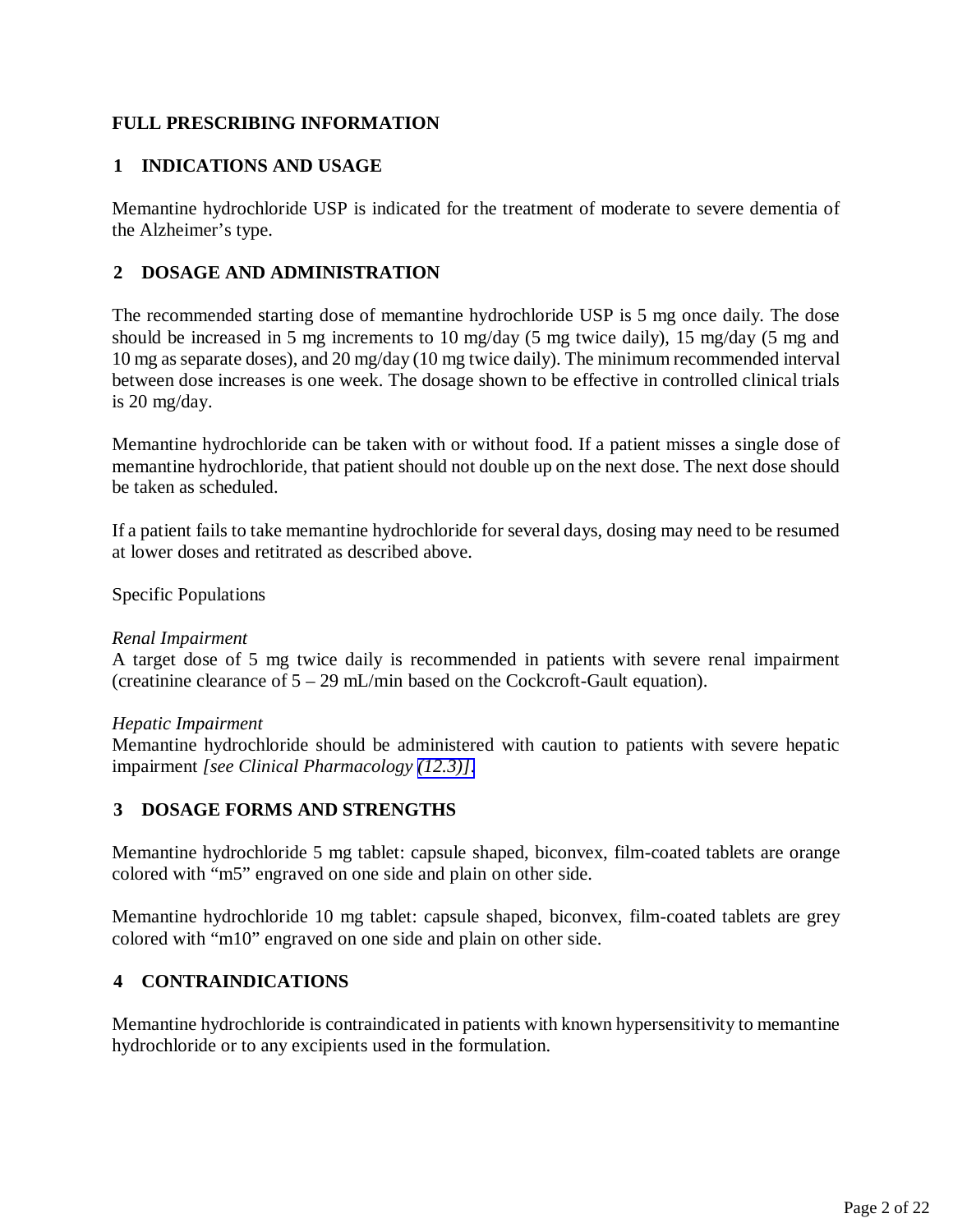# <span id="page-2-2"></span><span id="page-2-1"></span><span id="page-2-0"></span>**5 WARNINGS AND PRECAUTIONS**

# **5.1 Genitourinary Conditions**

Conditions that raise urine pH may decrease the urinary elimination of memantine resulting in increased plasma levels of memantine *[see Drug Interactions [\(7.1\)\]](#page-4-2)*.

# **6 ADVERSE REACTIONS**

### **6.1 Clinical Trials Experience**

Memantine hydrochloride was evaluated in eight double-blind placebo-controlled trials involving a total of 1862 dementia (Alzheimer's disease, vascular dementia) patients (940 patients treated with memantine hydrochloride and 922 patients treated with placebo) for a treatment period up to 28 weeks.

Because clinical trials are conducted under widely varying conditions, adverse reaction rates observed in the clinical trials of a drug cannot be directly compared to rates in the clinical trials of another drug and may not reflect the rates observed in clinical practice.

### Adverse Events Leading to Discontinuation

In placebo-controlled trials in which dementia patients received doses of memantine hydrochloride up to 20 mg/day, the likelihood of discontinuation because of an adverse reaction was the same in the memantine hydrochloride group (10.1%) as in the placebo group (11.5%). No individual adverse reaction was associated with the discontinuation of treatment in 1% or more of memantine hydrochloride-treated patients and at a rate greater than placebo.

#### Most Common Adverse Reactions

In double-blind placebo-controlled trials involving dementia patients, the most common adverse reactions (incidence  $\geq$  5% and higher than placebo) in patients treated with memantine hydrochloride were dizziness, headache, confusion and constipation. Table 1 lists all adverse reactions that occurred in at least 2% of patients treated with memantine hydrochloride and at an incidence greater than placebo.

# **Table 1: Adverse Reactions Reported in Controlled Clinical Trials in at Least 2% of Patients Receiving Memantine hydrochloride and at a Higher Frequency than Placebotreated Patients**

| <b>Adverse Reaction</b> | Placebo<br>$(N = 922)$ | Memantine hydrochloride<br>$(N = 940)$ |
|-------------------------|------------------------|----------------------------------------|
|                         | $\%$                   | $\%$                                   |
| Body as a Whole         |                        |                                        |
| Fatigue                 |                        |                                        |
| Pain                    |                        |                                        |
| Cardiovascular System   |                        |                                        |
| Hypertension            |                        |                                        |
| Central and Peripheral  |                        |                                        |
| Nervous System          |                        |                                        |
| <b>Dizziness</b>        |                        |                                        |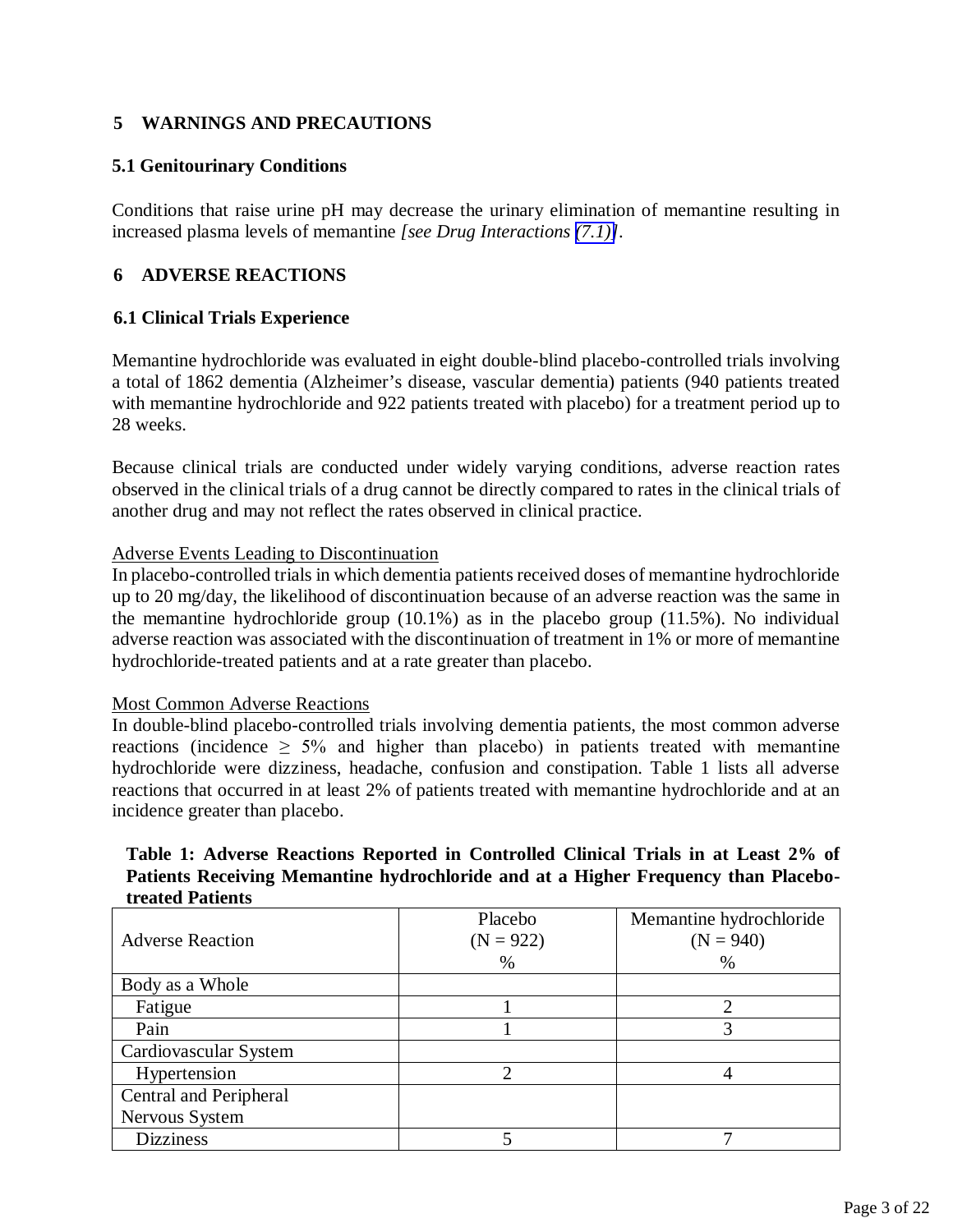<span id="page-3-0"></span>

| Headache                       | 3 |   |
|--------------------------------|---|---|
| <b>Gastrointestinal System</b> |   |   |
| Constipation                   | 3 |   |
| Vomiting                       | っ |   |
| Musculoskeletal System         |   |   |
| Back pain                      | っ | 3 |
| <b>Psychiatric Disorders</b>   |   |   |
| Confusion                      | 5 |   |
| Somnolence                     | ◠ |   |
| Hallucination                  | っ |   |
| <b>Respiratory System</b>      |   |   |
| Coughing                       | 3 |   |
| Dyspnea                        |   |   |

The overall profile of adverse reactions and the incidence rates for individual adverse reactions in the subpopulation of patients with moderate to severe Alzheimer's disease were not different from the profile and incidence rates described above for the overall dementia population.

# Seizures

Memantine hydrochloride has not been systematically evaluated in patients with a seizure disorder. In clinical trials of memantine hydrochloride, seizures occurred in 0.2% of patients treated with memantine hydrochloride and 0.5% of patients treated with placebo.

# **6.2 Postmarketing Experience**

The following adverse reactions have been identified during post-approval use of memantine. Because these reactions are reported voluntarily from a population of uncertain size, it is not always possible to reliably estimate their frequency or establish a causal relationship to drug exposure. These reactions include:

Blood and Lymphatic System Disorders - agranulocytosis, leukopenia (including neutropenia), pancytopenia, thrombocytopenia, thrombotic thrombocytopenic purpura.

Cardiac Disorders - cardiac failure congestive.

Gastrointestinal Disorders - pancreatitis.

Hepatobiliary Disorders - hepatitis.

Psychiatric Disorders - suicidal ideation.

Renal and Urinary Disorders - acute renal failure (including increased creatinine and renal insufficiency).

Skin Disorders -Stevens Johnson syndrome.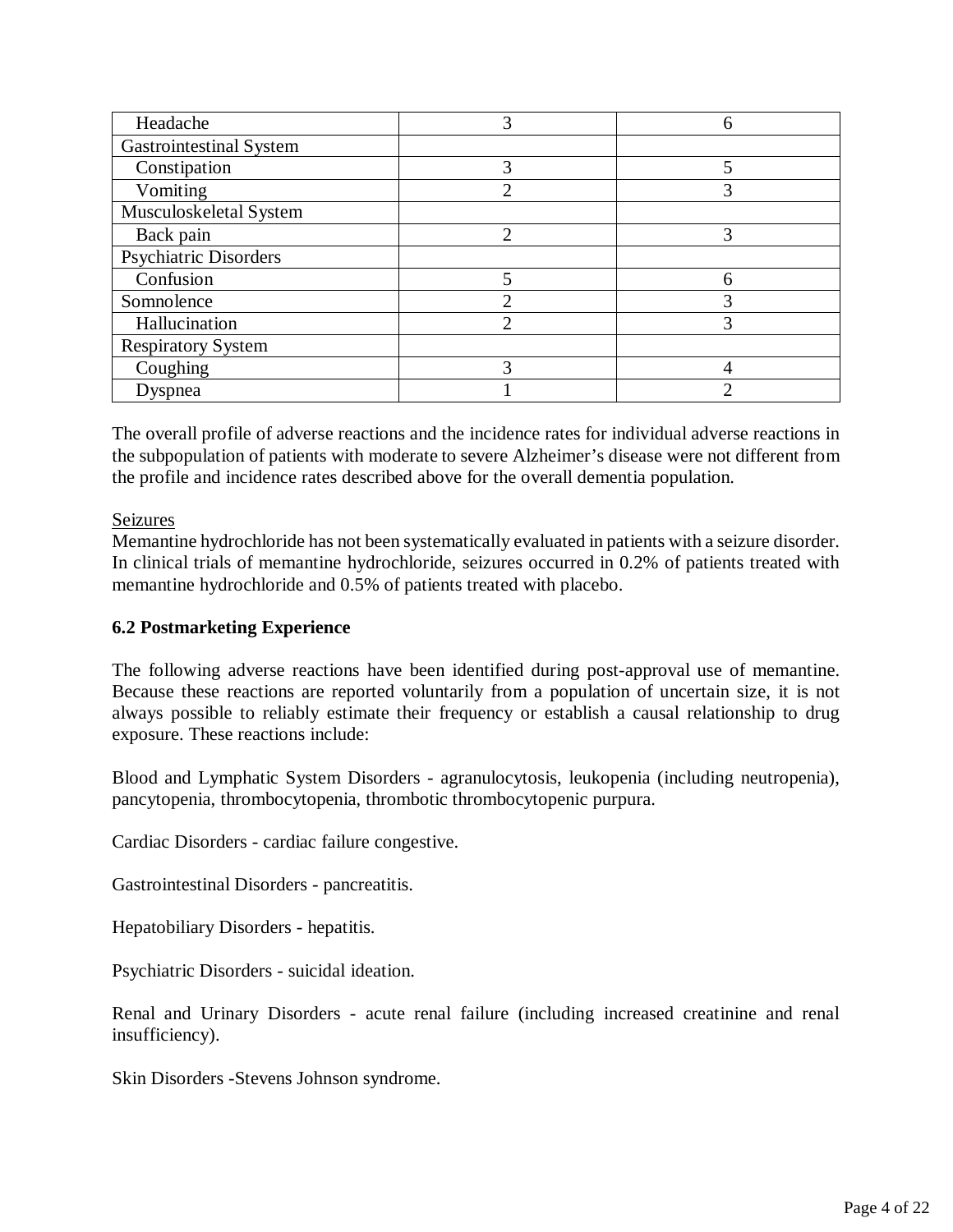# <span id="page-4-2"></span><span id="page-4-1"></span><span id="page-4-0"></span>**7 DRUG INTERACTIONS**

### **7.1 Drugs that Make the Urine Alkaline**

The clearance of memantine was reduced by about 80% under alkaline urine conditions at pH 8. Therefore, alterations of urine pH towards the alkaline condition may lead to an accumulation of the drug with a possible increase in adverse effects. Urine pH is altered by diet, drugs (e.g. carbonic anhydrase inhibitors, sodium bicarbonate) and clinical state of the patient (e.g. renal tubular acidosis or severe infections of the urinary tract). Hence, memantine should be used with caution under these conditions.

### **7.2 Use with Other N-methyl-D-aspartate (NMDA) Antagonists**

The combined use of memantine hydrochloride with other NMDA antagonists (amantadine, ketamine, and dextromethorphan) has not been systematically evaluated and such use should be approached with caution.

# **8 USE IN SPECIFIC POPULATIONS**

### **8.1 Pregnancy**

#### Risk Summary

There are no adequate data on the developmental risk associated with the use of memantine hydrochloride in pregnant women.

Adverse developmental effects (decreased body weight, and skeletal ossification) were observed in the offspring of rats administered memantine during pregnancy at doses associated with minimal maternal toxicity. These doses are higher than those used in humans at the maximum recommended daily dose of memantine hydrochloride *[see Data].*

In the U.S. general population, the estimated background risk of major birth defects and miscarriage in clinically recognized pregnancies is 2-4% and 15-20%, respectively. The background risk of major birth defects and miscarriage for the indicated population is unknown.

Data

#### *Animal Data*

Oral administration of memantine (0, 2, 6, or 18 mg/kg/day) to rats during the period of organogenesis resulted in decreased skeletal ossification in fetuses at the highest dose tested. The higher no-effect dose for adverse developmental effects (6 mg/kg) is 3 times the maximum recommended human daily dose (MRHD) of memantine hydrochloride (20 mg) on a body surface area  $(mg/m^2)$  basis.

Oral administration of memantine to rabbits (0, 3, 10, or 30 mg/kg/day) during the period of organogenesis resulted in no adverse developmental effects. The highest dose tested is approximately 30 times the MRHD of memantine hydrochloride on a mg/m<sup>2</sup> basis.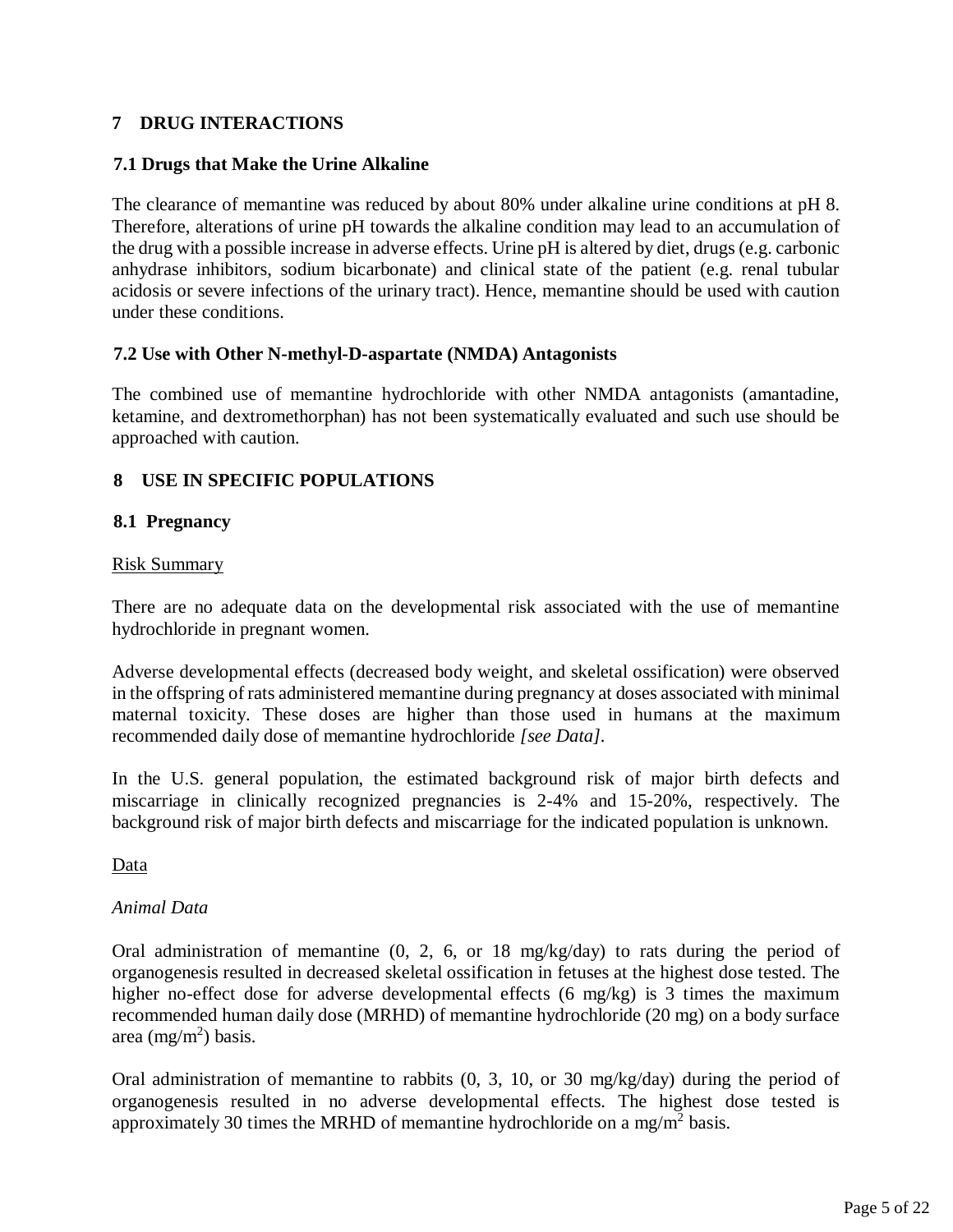<span id="page-5-0"></span>In rats, memantine (0, 2, 6, or 18 mg/kg/day) was administered orally prior to and throughout mating and, in females, through the period of organogenesis or continuing throughout lactation to weaning. Decreased skeletal ossification in fetuses and decreased body weight in pups were observed at the highest dose tested. The higher no-effect dose for adverse developmental effects (6 mg/kg/day) is 3 times the MRHD of memantine hydrochloride on a mg/m<sup>2</sup> basis.

Oral administration of memantine (0, 2, 6, or 18 mg/kg/day) to rats from late gestation throughout lactation to weaning, resulted in decreased pup weights at the highest dose tested. The higher noeffect dose (6 mg/kg/day) is approximately 3 times the MRHD of memantine hydrochloride on a mg/m<sup>2</sup> basis.

# **8.2 Lactation**

# Risk Summary

There are no data on the presence of memantine in human milk, the effects on the breastfed infant, or the effects of memantine hydrochloride on milk production.

The developmental and health benefits of breastfeeding should be considered along with the mother's clinical need for memantine hydrochloride and any potential adverse effects on the breastfed infant from memantine hydrochloride or from the underlying maternal condition.

# **8.4Pediatric Use**

Safety and effectiveness in pediatric patients have not been established.

Memantine failed to demonstrate efficacy in two 12-week controlled clinical studies of 578 pediatric patients aged 6-12 years with autism spectrum disorders (ASD), including autism, Asperger's disorder and Pervasive Development Disorder - Not Otherwise Specified (PDD-NOS). Memantine has not been studied in pediatric patients under 6 years of age or over 12 years of age. Memantine treatment was initiated at 3 mg/day and the dose was escalated to the target dose (weight-based) by week 6. Oral doses of memantine 3, 6, 9, or 15 mg extended-release capsules were administered once daily to patients with weights < 20 kg, 20-39 kg, 40-59 kg and  $\geq 60$  kg, respectively.

In a randomized, 12-week double-blind, placebo-controlled parallel study (Study A) in patients with autism, there was no statistically significant difference in the Social Responsiveness Scale (SRS) total raw score between patients randomized to memantine (n=54) and those randomized to placebo (n=53). In a 12-week responder-enriched randomized withdrawal study (Study B) in 471 patients with ASD, there was no statistically significant difference in the loss of therapeutic response rates between patients randomized to remain on full-dose memantine (n=153) and those randomized to switch to placebo (n=158).

The overall risk profile of memantine in pediatric patients was generally consistent with the known risk profile in adults *[see Adverse Reactions [\(6.1\)\].](#page-2-2)*

In Study A, the adverse reactions in the memantine group (n=56) that were reported in at least 5% of patients and at least twice the frequency of the placebo group (N=58) are listed in [Table 2:](#page-6-0)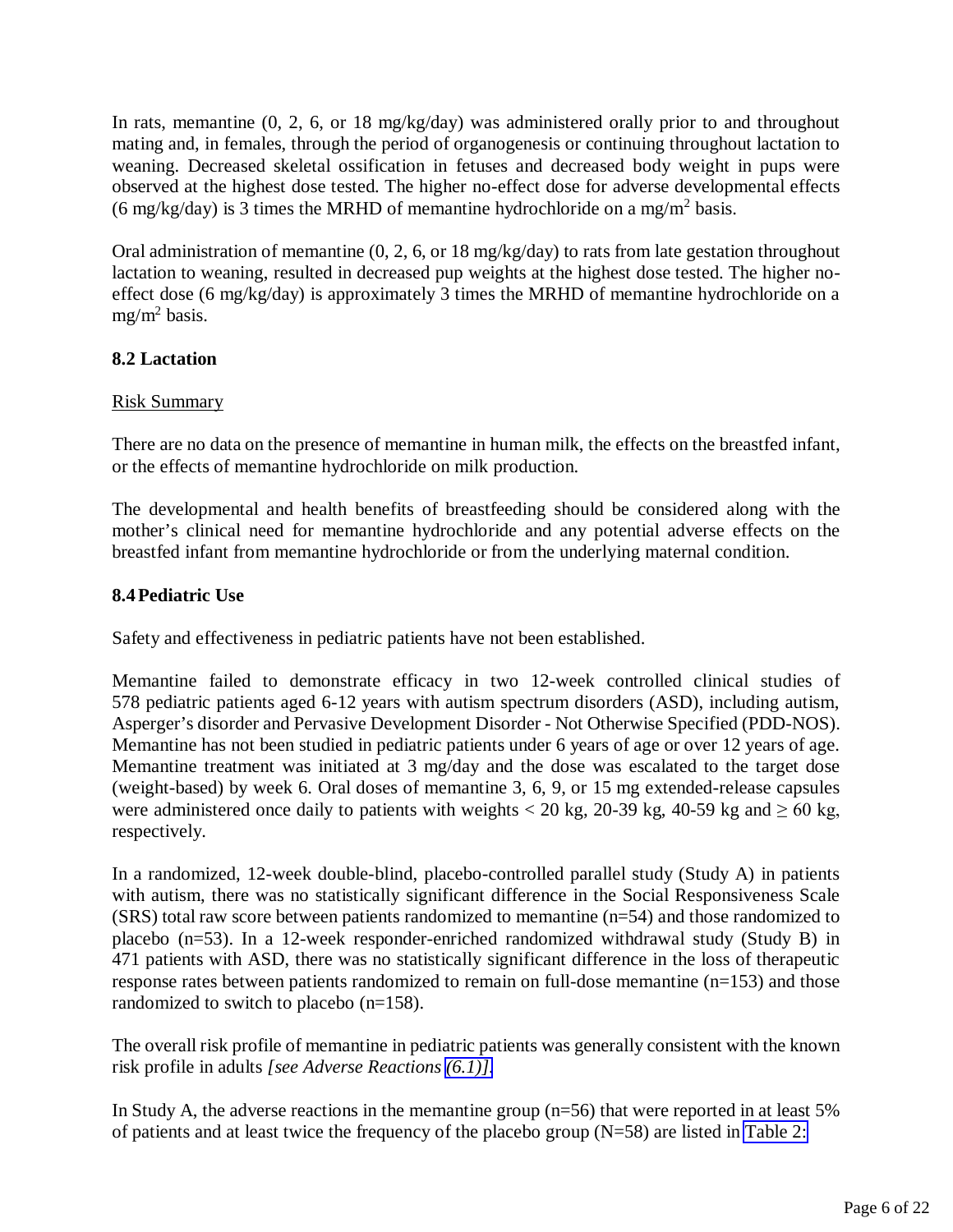| <b>Adverse Reaction</b>                                                                                                | <b>Memantine</b> | <b>Placebo</b> |  |  |
|------------------------------------------------------------------------------------------------------------------------|------------------|----------------|--|--|
|                                                                                                                        | $N=56$           | $N=58$         |  |  |
| Cough                                                                                                                  | 8.9%             | 3.4%           |  |  |
| Influenza                                                                                                              | 7.1%             | 3.4%           |  |  |
| Rhinorrhea                                                                                                             | 5.4%             | $0\%$          |  |  |
| Agitation                                                                                                              | 5.4%             | 1.7%           |  |  |
| Discontinuations due to adverse reactions <sup>a</sup>                                                                 |                  |                |  |  |
| Aggression                                                                                                             | 3.6%             | 1.7%           |  |  |
| Irritability                                                                                                           | 1.8%             | 3.4%           |  |  |
| <sup>a</sup> Reported adverse reactions leading to discontinuation in more than one patient in either treatment group. |                  |                |  |  |

# <span id="page-6-0"></span>**Table 2: Study A Commonly Reported Adverse Reactions with a Frequency**  $\geq 5\%$  **and Twice That of Placebo**

The adverse reactions that were reported in at least 5% of patients in the 12-48 week open-label study to identify responders to enroll in Study B are listed in Table 3:

| Table 3: 12-48 Week Open Label Lead-In study to Study B Commonly Reported Adverse |
|-----------------------------------------------------------------------------------|
| Reactions with a Frequency $\geq 5\%$                                             |

| <b>Adverse Reaction</b>                                                          | <b>Memantine</b> |  |  |
|----------------------------------------------------------------------------------|------------------|--|--|
|                                                                                  | $N = 903$        |  |  |
| Headache                                                                         | 8.0%             |  |  |
| Nasopharyngitis                                                                  | 6.3%             |  |  |
| Pyrexia                                                                          | 5.8%             |  |  |
| Irritability                                                                     | 5.4%             |  |  |
| Discontinuations due to adverse reactions <sup>a</sup>                           |                  |  |  |
| Irritability                                                                     | 1.2%             |  |  |
| Aggression                                                                       | 1.0%             |  |  |
| At least 1% incidence of adverse reactions leading to premature discontinuation. |                  |  |  |

In the randomized withdrawal study (Study B), the adverse reaction in patients randomized to placebo (n=160) and reported in at least 5% of patients and at twice the frequency of the full-dose memantine treatment group (n=157) was irritability (5.0% vs 2.5%).

### Juvenile Animal Study

In a study in which memantine (0, 15, 30 or 45 mg/kg/day) was orally administered to rats during the juvenile period of development (postnatal days [PND] 14 through 70), delays in sexual maturation were noted in males and females at all but the lowest dose tested, and body weight was reduced at the high dose. In rats orally administered memantine as a single dose (PND 14) or three daily doses (PND 14-16), neuronal lesions were observed in several areas of the brain at all but the lowest dose tested. Adverse neurobehavioral effects (decreased auditory startle habituation) were observed at the high dose. The no-effect dose for developmental toxicity was the lowest dose tested (15 mg/kg/day).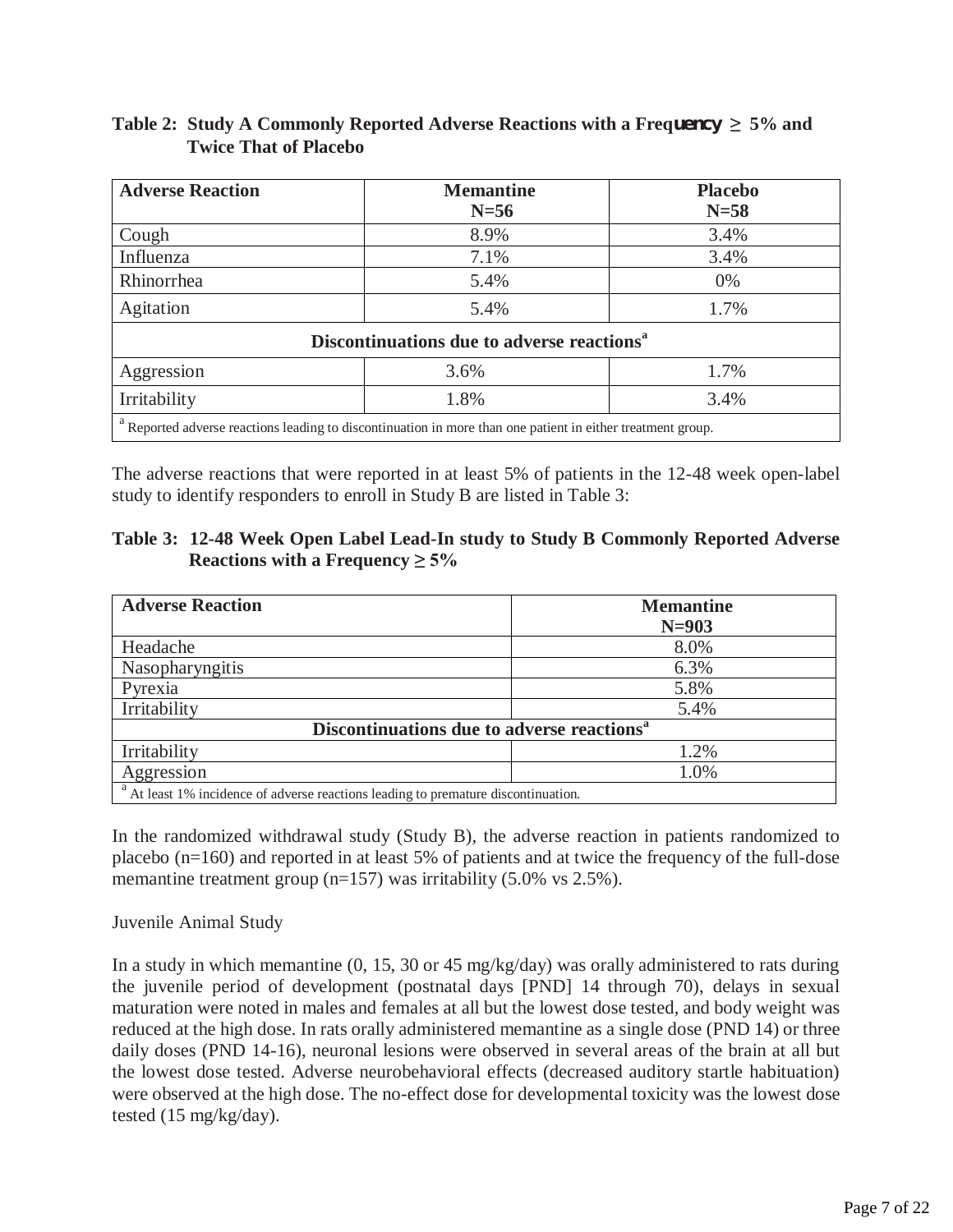<span id="page-7-0"></span>In a second juvenile animal study, memantine (0, 1, 3, 8, 15, 30, and 45 mg/kg/day) was orally administered to male and female rats beginning on PND 7 and continuing for various periods during postnatal development. Because of early memantine-related mortality, the 30 and 45 mg/kg/day groups were terminated without further evaluation. Apoptosis or neuronal degeneration in the brain was observed on PNDs 8-17 at a dose of 15 mg/kg/day. The no-effect dose for apoptosis and neuronal degeneration was 8 mg/kg/day. In animals in which memantine (0, 1, 3, 8, or 15 mg/kg/day) was orally administered on PNDs 7-70, adverse neurobehavioral effects (increased locomotor motor activity, increased auditory startle response and decreased habituation, and deficit in learning and memory) were observed at all but the lowest dose tested. Effects on auditory startle persisted after drug discontinuation. The no-effect dose for developmental toxicity was the lowest dose tested (1 mg/kg/day).

# **8.5 Geriatric Use**

The majority of people with Alzheimer's disease are 65 years and older. In the clinical studies of memantine hydrochloride the mean age of patients was approximately 76; over 90% of patients were 65 years and older, 60% were 75 years and older, and 12% were at or above 85 years of age. The efficacy and safety data presented in the clinical trial sections were obtained from these patients. There were no clinically meaningful differences in most adverse events reported by patient groups  $\geq 65$  years old and < 65 years old.

# **8.6 Renal Impairment**

No dosage adjustment is needed in patients with mild or moderate renal impairment. A dosage reduction is recommended in patients with severe renal impairment *[see Dosage and Administration [\(2\)](#page-1-1) and Clinical Pharmacology [\(12.3\)\]](#page-9-0)*.

# **8.7 Hepatic Impairment**

No dosage adjustment is needed in patients with mild or moderate hepatic impairment. Memantine hydrochloride should be administered with caution to patients with severe hepatic impairment *[see Dosage and Administration [\(2\)](#page-1-1) and Clinical Pharmacology [\(12.3\)\]](#page-9-0)*.

# **10 OVERDOSAGE**

Signs and symptoms most often accompanying memantine overdosage in clinical trials and from worldwide marketing experience, alone or in combination with other drugs and/or alcohol, include agitation, asthenia, bradycardia, confusion, coma, dizziness, ECG changes, increased blood pressure, lethargy, loss of consciousness, psychosis, restlessness, slowed movement, somnolence, stupor, unsteady gait, visual hallucinations, vertigo, vomiting, and weakness. The largest known ingestion of memantine worldwide was 2.0 grams in a patient who took memantine in conjunction with unspecified antidiabetic medications. The patient experienced coma, diplopia, and agitation, but subsequently recovered. Fatal outcome has been very rarely reported with memantine, and the relationship to memantine was unclear.

Because strategies for the management of overdose are continually evolving, it is advisable to contact a poison control center to determine the latest recommendations for the management of an overdose of any drug. As in any cases of overdose, general supportive measures should be utilized,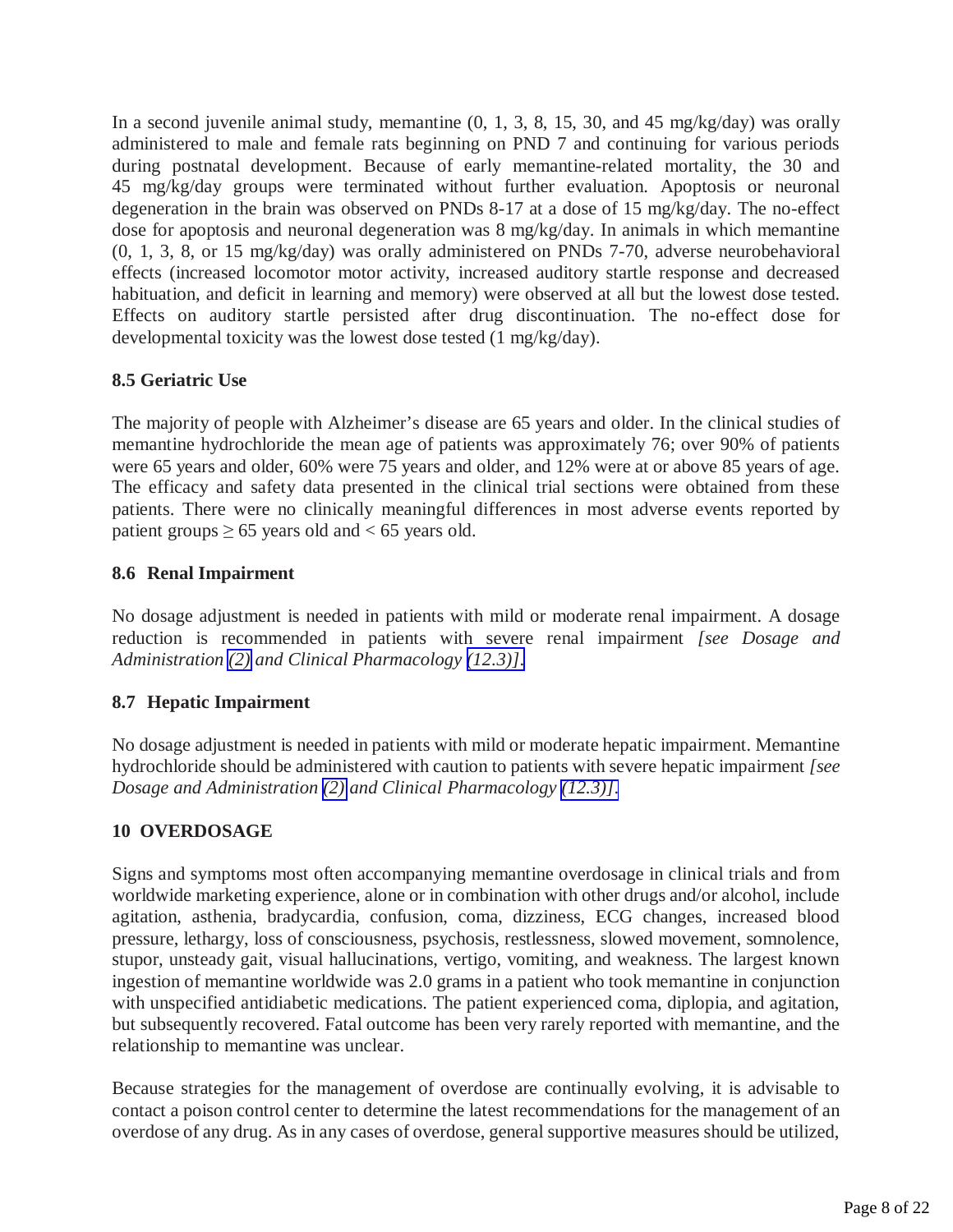and treatment should be symptomatic. Elimination of memantine can be enhanced by acidification of urine.

# **11 DESCRIPTION**

Memantine hydrochloride USP is an orally active NMDA receptor antagonist. The chemical name for memantine hydrochloride is 1-amino-3,5-dimethyladamantane hydrochloride with the following structural formula:

<span id="page-8-0"></span>

The molecular formula is  $C_{12}H_{21}N\bullet HCl$  and the molecular weight is 215.76. Memantine hydrochloride USP occurs as a fine white to off-white powder and is soluble in water.

Memantine Tablets are available for oral administration as capsule-shaped, film-coated tablets containing 5 mg and 10 mg of memantine hydrochloride. The tablets also contain the following inactive ingredients: microcrystalline cellulose, croscarmellose sodium, colloidal silicon dioxide, talc and magnesium stearate. In addition the following inactive ingredients are also present as components of the film coat: polyvinyl alcohol, polyethylene glycol 4000/macrogol, titanium dioxide, talc, FD & C yellow #6/sunset yellow FCF aluminum lake (5 mg tablets), and polyvinyl alcohol, polyethylene glycol 4000/macrogol, titanium dioxide, talc and iron oxide black (10 mg tablets).

USP Assay test pending.

# **12 CLINICAL PHARMACOLOGY**

# **12.1 Mechanism of Action**

Persistent activation of central nervous system N-methyl-D-aspartate (NMDA) receptors by the excitatory amino acid glutamate has been hypothesized to contribute to the symptomatology of Alzheimer's disease. Memantine is postulated to exert its therapeutic effect through its action as a low to moderate affinity uncompetitive (open-channel) NMDA receptor antagonist which binds preferentially to the NMDA receptor-operated cation channels. There is no evidence that memantine prevents or slows neurodegeneration in patients with Alzheimer's disease.

# **12.2 Pharmacodynamics**

Memantine showed low to negligible affinity for GABA, benzodiazepine, dopamine, adrenergic, histamine and glycine receptors and for voltage-dependent  $Ca^{2+}$ , Na<sup>+</sup> or K<sup>+</sup> channels. Memantine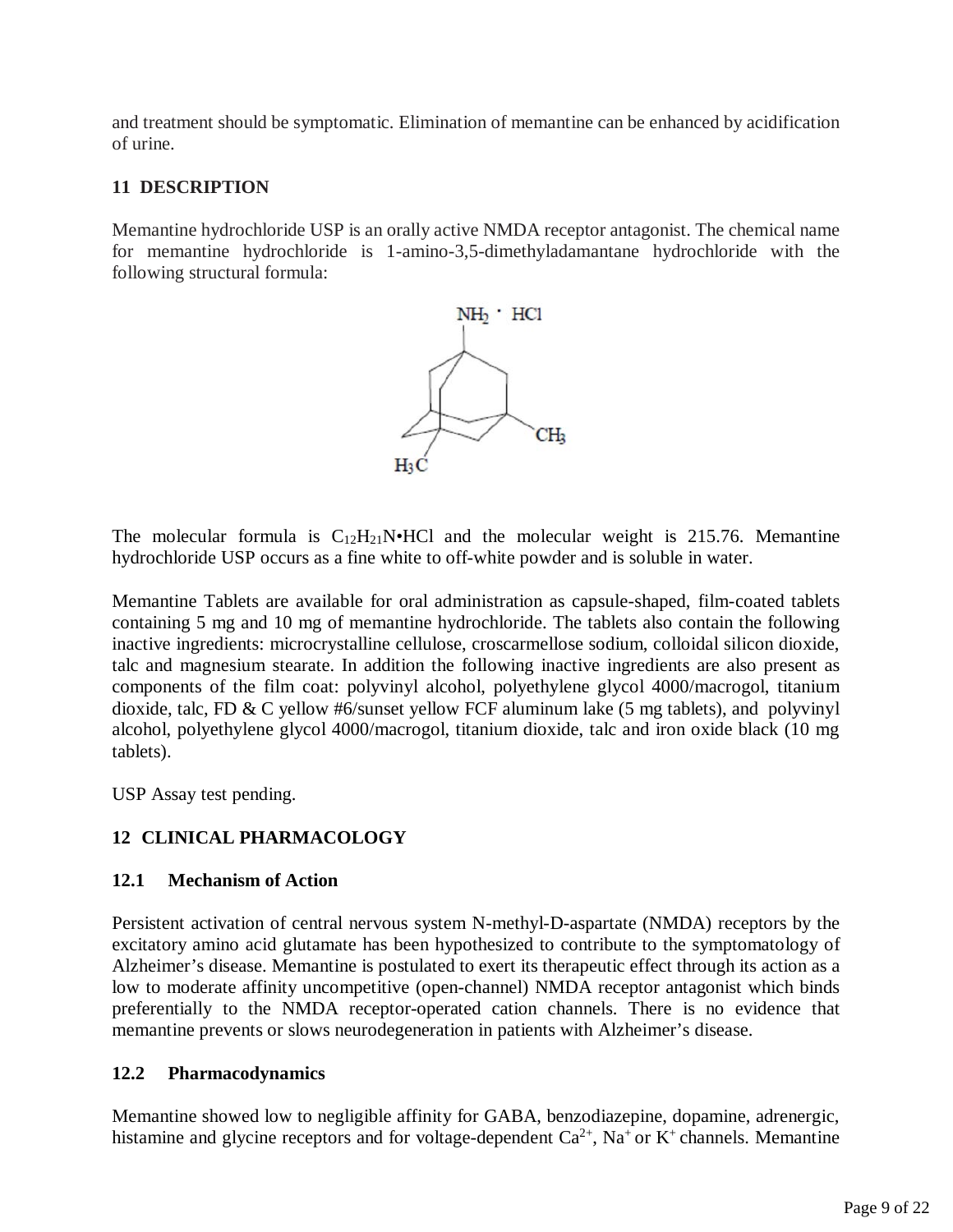<span id="page-9-0"></span>also showed antagonistic effects at the 5HT3 receptor with a potency similar to that for the NMDA receptor and blocked nicotinic acetylcholine receptors with one-sixth to one-tenth the potency.

*In vitro* studies have shown that memantine does not affect the reversible inhibition of acetylcholinesterase by donepezil, galantamine, or tacrine.

### **12.3 Pharmacokinetics**

#### *Absorption*

Following oral administration memantine is highly absorbed with peak concentrations reached in about 3-7 hours. Memantine has linear pharmacokinetics over the therapeutic dose range. Food has no effect on the absorption of memantine.

#### *Distribution*

The mean volume of distribution of memantine is 9-11 L/kg and the plasma protein binding is low (45%).

### *Metabolism*

Memantine undergoes partial hepatic metabolism. The hepatic microsomal CYP450 enzyme system does not play a significant role in the metabolism of memantine.

#### *Elimination*

Memantine is excreted predominantly (about 48%) unchanged in urine and has a terminal elimination half- life of about 60-80 hours.

The remainder is converted primarily to three polar metabolites which possess minimal NMDA receptor antagonistic activity: the N-glucuronide conjugate, 6-hydroxy memantine, and 1-nitrosodeaminated memantine. A total of 74% of the administered dose is excreted as the sum of the parent drug and the N-glucuronide conjugate. Renal clearance involves active tubular secretion moderated by pH dependent tubular reabsorption.

#### Pharmacokinetics in Specific Populations

#### *Gender*

Following multiple dose administration of memantine hydrochloride 20 mg daily, females had about 45% higher exposure than males, but there was no difference in exposure when body weight was taken into account.

#### *Elderly*

The pharmacokinetics of memantine hydrochloride in young and elderly subjects are similar.

### *Renal Impairment*

Memantine pharmacokinetics were evaluated following single oral administration of 20 mg memantine hydrochloride in 8 subjects with mild renal impairment (creatinine clearance, CLcr,  $>50 - 80$  mL/min), 8 subjects with moderate renal impairment (CLcr 30 – 49 mL/min), 7 subjects with severe renal impairment (CLcr  $5 - 29$  mL/min) and 8 healthy subjects (CLcr  $> 80$  mL/min) matched as closely as possible by age, weight and gender to the subjects with renal impairment. Mean AUC<sub>0-∞</sub> increased by 4%, 60%, and 115% in subjects with mild, moderate, and severe renal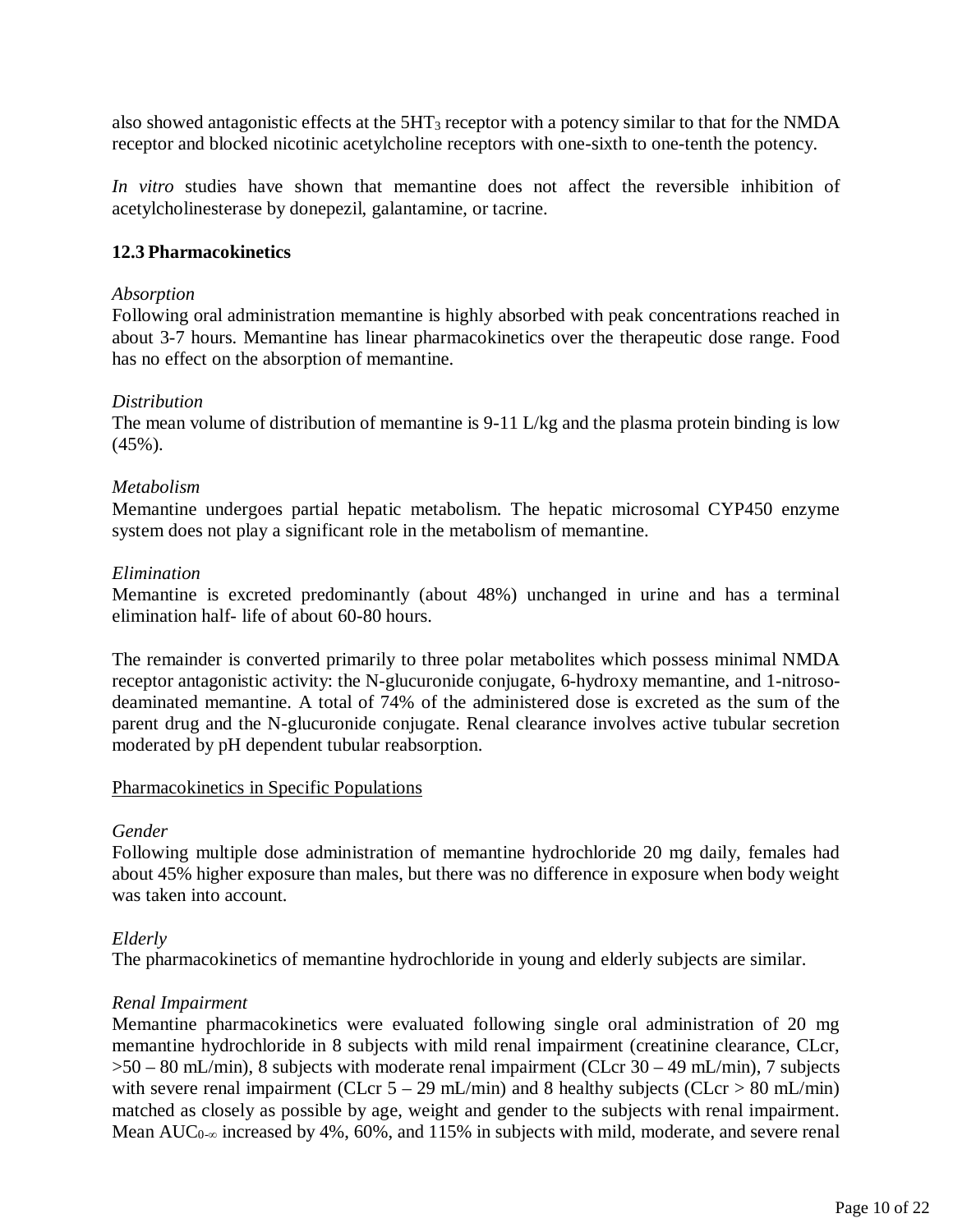impairment, respectively, compared to healthy subjects. The terminal elimination half-life increased by 18%, 41%, and 95% in subjects with mild, moderate, and severe renal impairment, respectively, compared to healthy subjects.

No dosage adjustment is recommended for patients with mild and moderate renal impairment. Dosage should be reduced in patients with severe renal impairment *[see Dosage and Administration [\(2\)\]](#page-1-1)*.

### *Hepatic Impairment*

Memantine pharmacokinetics were evaluated following the administration of single oral doses of 20 mg in 8 subjects with moderate hepatic impairment (Child-Pugh Class B, score 7-9) and 8 subjects who were age-, gender-, and weight-matched to the hepatically-impaired subjects. There was no change in memantine exposure (based on C<sub>max</sub> and AUC) in subjects with moderate hepatic impairment as compared with healthy subjects. However, terminal elimination half-life increased by about 16% in subjects with moderate hepatic impairment as compared with healthy subjects. No dose adjustment is recommended for patients with mild and moderate hepatic impairment. Memantine should be administered with caution to patients with severe hepatic impairment as the pharmacokinetics of memantine have not been evaluated in that population.

# *Drug-Drug Interactions*

# **Use with Cholinesterase Inhibitors**

Coadministration of memantine with the AChE inhibitor donepezil hydrochloride did not affect the pharmacokinetics of either compound. Furthermore, memantine did not affect AChE inhibition by donepezil. In a 24-week controlled clinical study in patients with moderate to severe Alzheimer's disease, the adverse event profile observed with a combination of memantine hydrochloride and donepezil was similar to that of donepezil alone.

### **Effect of Memantine hydrochloride on the Metabolism of Other Drugs**

*In vitro* studies conducted with marker substrates of CYP450 enzymes (CYP1A2, -2A6, -2C9, -2D6, -2E1, -3A4) showed minimal inhibition of these enzymes by memantine. In addition, *in vitro* studies indicate that at concentrations exceeding those associated with efficacy, memantine does not induce the cytochrome P450 isozymes CYP1A2, -2C9, -2E1 and -3A4/5. No pharmacokinetic interactions with drugs metabolized by these enzymes are expected.

Pharmacokinetic studies evaluated the potential of memantine for interaction with warfarin, and buproprion. Memantine did not affect the pharmacokinetics of the CYP2B6 substrate buproprion or its metabolite hydroxyl-buproprion. Furthermore, memantine did not affect the pharmacokinetics or pharmacodynamics of warfarin as assessed by the prothrombin INR.

### **Effect of Other Drugs on Memantine hydrochloride**

Memantine is predominantly renally eliminated, and drugs that are substrates and/or inhibitors of the CYP450 system are not expected to alter the metabolism of memantine.

### **Drugs Eliminated via Renal Mechanisms**

Because memantine is eliminated in part by tubular secretion, coadministration of drugs that use the same renal cationic system, including hydrochlorothiazide (HCTZ), triamterene (TA), metformin, cimetidine, ranitidine, quinidine, and nicotine, could potentially result in altered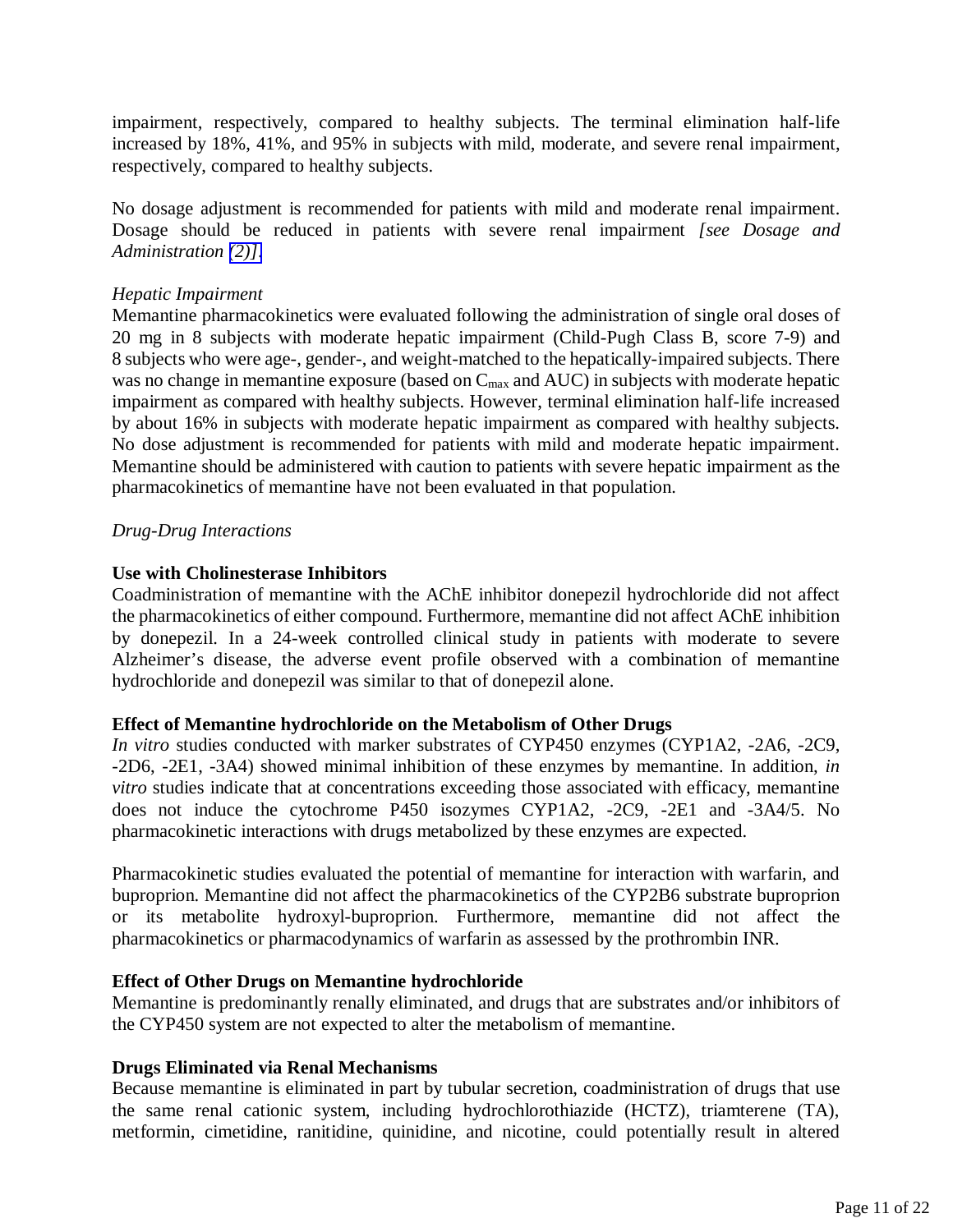<span id="page-11-0"></span>plasma levels of both agents. However, coadministration of memantine hydrochloride and HCTZ/TA did not affect the bioavailability of either memantine or TA, and the bioavailability of HCTZ decreased by 20%. In addition, coadministration of memantine with the antihyperglycemic drug Glucovance® (glyburide and metformin hydrochloride) did not affect the pharmacokinetics of memantine, metformin and glyburide. Furthermore, memantine did not modify the serum glucose lowering effect of Glucovance®, indicating the absence of a pharmacodynamic interaction.

### **Drugs Highly Bound to Plasma Proteins**

Because the plasma protein binding of memantine is low (45%), an interaction with drugs that are highly bound to plasma proteins, such as warfarin and digoxin, is unlikely.

# **13 NONCLINICAL TOXICOLOGY**

# **13.1 Carcinogenesis, Mutagenesis, Impairment of Fertility**

There was no evidence of carcinogenicity in a 113-week oral study in mice at doses up to 40 mg/kg/day (10 times the maximum recommended human dose [MRHD] on a mg/m<sup>2</sup> basis). There was also no evidence of carcinogenicity in rats orally dosed at up to 40 mg/kg/day for 71 weeks followed by 20 mg/kg/day (20 and 10 times the MRHD on a mg/m<sup>2</sup> basis, respectively) through 128 weeks.

Memantine produced no evidence of genotoxic potential when evaluated in the *in vitro S. typhimurium* or *E. coli* reverse mutation assay, an *in vitro* chromosomal aberration test in human lymphocytes, an *in vivo* cytogenetics assay for chromosome damage in rats, and the *in vivo* mouse micronucleus assay. The results were equivocal in an *in vitro* gene mutation assay using Chinese hamster V79 cells.

No impairment of fertility or reproductive performance was seen in rats administered up to 18 mg/kg/day (9 times the MRHD on a mg/m<sup>2</sup> basis) orally from 14 days prior to mating through gestation and lactation in females, or for 60 days prior to mating in males.

### **13.2 Animal Toxicology and/or Pharmacology**

Memantine induced neuronal lesions (vacuolation and necrosis) in the multipolar and pyramidal cells in cortical layers III and IV of the posterior cingulate and retrosplenial neocortices in rats, similar to those which are known to occur in rodents administered other NMDA receptor antagonists. Lesions were seen after a single dose of memantine. In a study in which rats were given daily oral doses of memantine for 14 days, the no-effect dose for neuronal necrosis was 6 times the maximum recommended human dose of 20 mg/day on a mg/m<sup>2</sup> basis.

In acute and repeat-dose neurotoxicity studies in female rats, oral administration of memantine and donepezil in combination resulted in increased incidence, severity, and distribution of neurodegeneration compared with memantine alone. The no-effect levels of the combination were associated with clinically relevant plasma memantine and donepezil exposures.

The relevance of these findings to humans is unknown.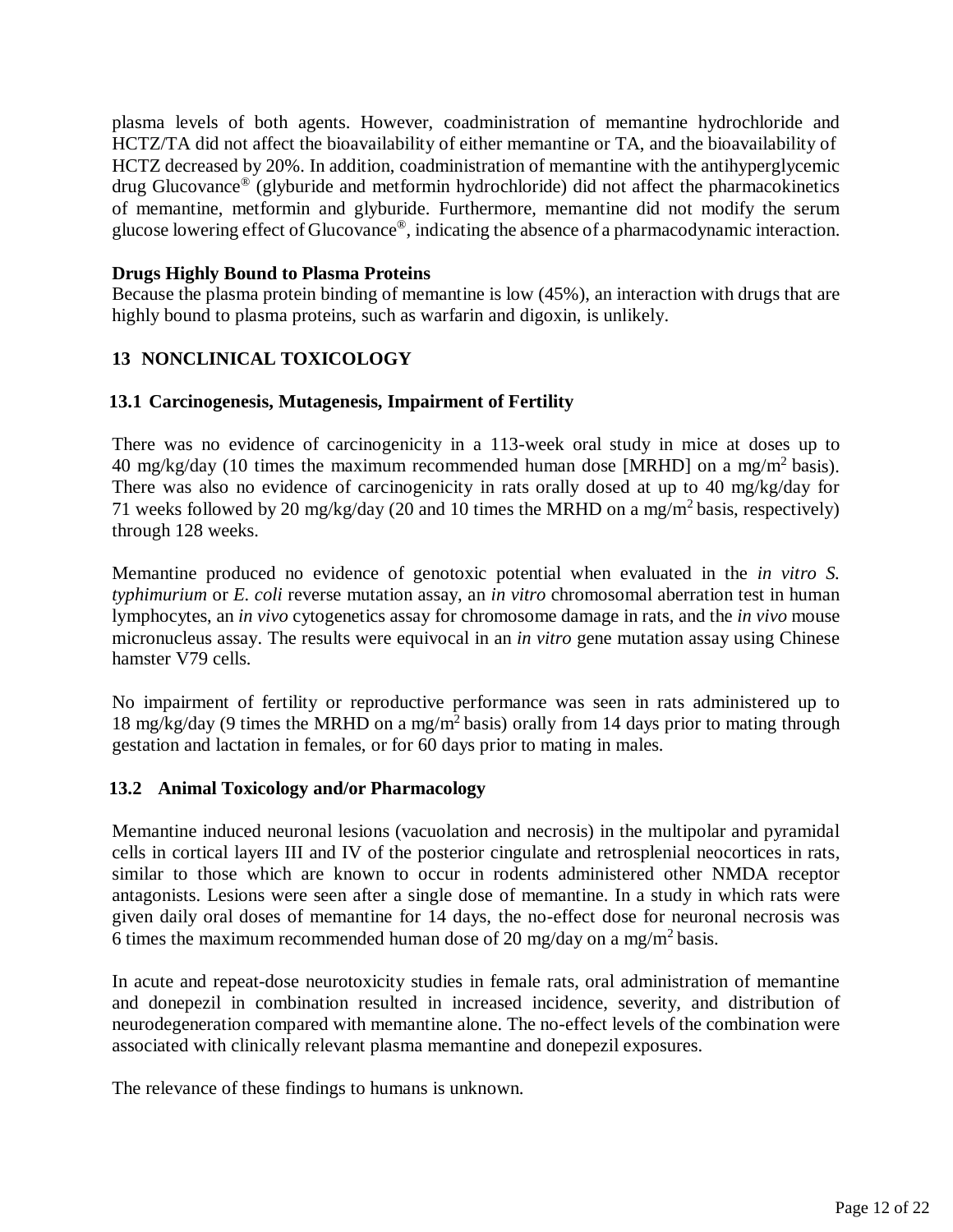# <span id="page-12-0"></span>**14 CLINICAL STUDIES**

The effectiveness of memantine hydrochloride as a treatment for patients with moderate to severe Alzheimer's disease was demonstrated in 2 randomized, double-blind, placebo-controlled clinical studies (Studies 1 and 2) conducted in the United States that assessed both cognitive function and day to day function. The mean age of patients participating in these two trials was 76 with a range of 50-93 years. Approximately 66% of patients were female and 91% of patients were Caucasian. A third study (Study 3), carried out in Latvia, enrolled patients with severe dementia, but did not assess cognitive function as a planned endpoint. Study Outcome Measures: In each U.S. study, the effectiveness of memantine hydrochloride was determined using both an instrument designed to evaluate overall function through caregiver-related assessment, and an instrument that measures cognition. Both studies showed that patients on memantine hydrochloride experienced significant improvement on both measures compared to placebo.

Day-to-day function was assessed in both studies using the modified Alzheimer's disease Cooperative Study - Activities of Daily Living inventory (ADCS-ADL). The ADCS-ADL consists of a comprehensive battery of ADL questions used to measure the functional capabilities of patients. Each ADL item is rated from the highest level of independent performance to complete loss. The investigator performs the inventory by interviewing a caregiver familiar with the behavior of the patient. A subset of 19 items, including ratings of the patient's ability to eat, dress, bathe, telephone, travel, shop, and perform other household chores has been validated for the assessment of patients with moderate to severe dementia. This is the modified ADCS-ADL, which has a scoring range of 0 to 54, with the lower scores indicating greater functional impairment.

The ability of memantine hydrochloride to improve cognitive performance was assessed in both studies with the Severe Impairment Battery (SIB), a multi-item instrument that has been validated for the evaluation of cognitive function in patients with moderate to severe dementia. The SIB examines selected aspects of cognitive performance, including elements of attention, orientation, language, memory, visuospatial ability, construction, praxis, and social interaction. The SIB scoring range is from 0 to 100, with lower scores indicating greater cognitive impairment.

### Study 1 (Twenty-Eight-Week Study)

In a study of 28 weeks duration, 252 patients with moderate to severe probable Alzheimer's disease (diagnosed by DSM-IV and NINCDS-ADRDA criteria, with Mini-Mental State Examination scores  $\geq 3$  and  $\leq 14$  and Global Deterioration Scale Stages 5-6) were randomized to memantine hydrochloride or placebo. For patients randomized to memantine hydrochloride, treatment was initiated at 5 mg once daily and increased weekly by 5 mg/day in divided doses to a dose of 20 mg/day (10 mg twice a day).

#### Effects on the ADCS-ADL

[Figure 1](#page-13-0) shows the time course for the change from baseline in the ADCS-ADL score for patients in the two treatment groups completing the 28 weeks of the study. At 28 weeks of treatment, the mean difference in the ADCS-ADL change scores for the memantine hydrochloride-treated patients compared to the patients on placebo was 3.4 units. Using an analysis based on all patients and carrying their last study observation forward (LOCF analysis), memantine hydrochloride treatment was statistically significantly superior to placebo.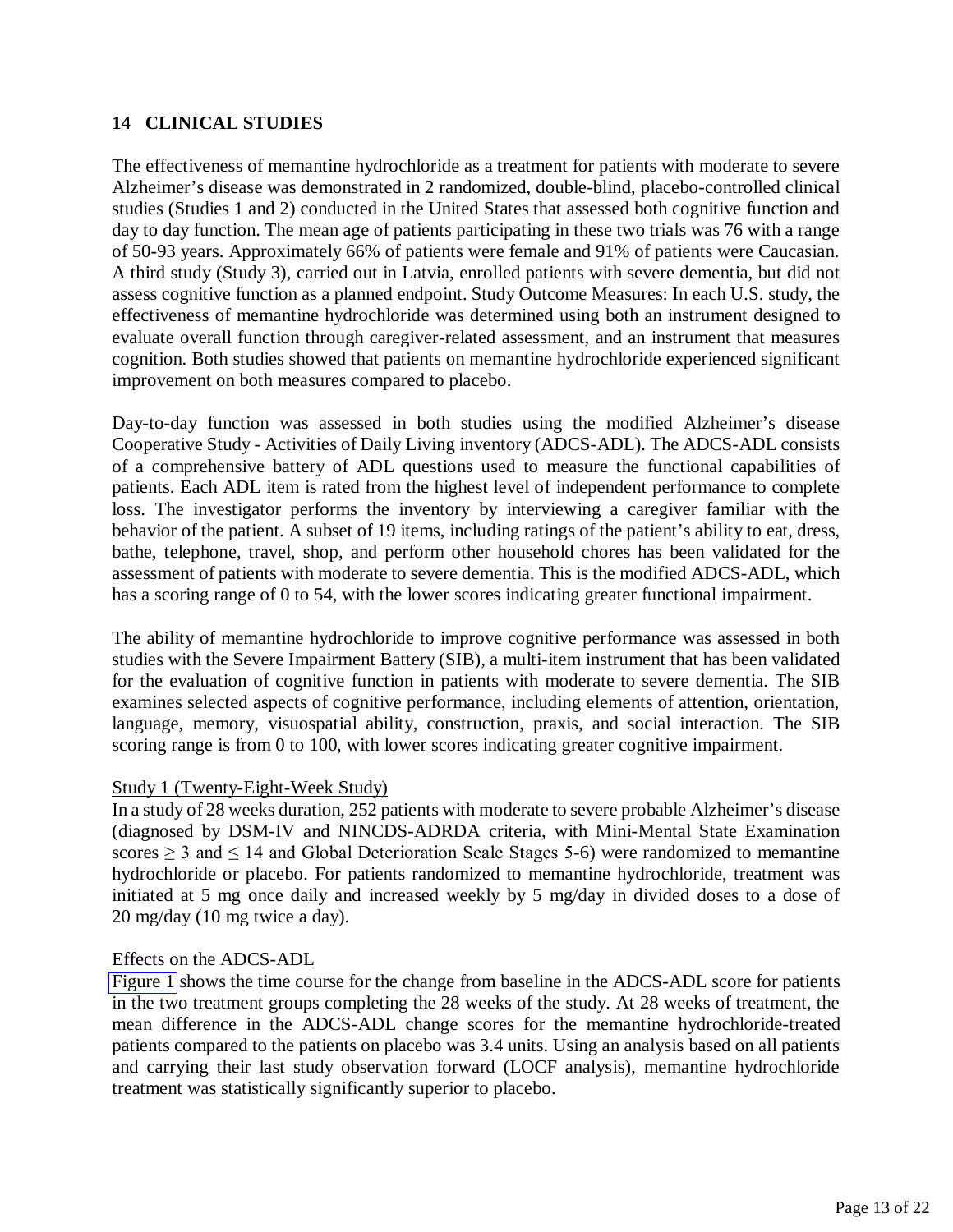<span id="page-13-0"></span>

*Figure 1: Time course of the change from baseline in ADCS-ADL score for patients completing 28 weeks of treatment.* 

Figure 2 shows the cumulative percentages of patients from each of the treatment groups who had attained at least the change in the ADCS-ADL shown on the X axis. The curves show that both patients assigned to memantine hydrochloride and placebo have a wide range of responses and generally show deterioration (a negative change in ADCS-ADL compared to baseline), but that the memantine hydrochloride group is more likely to show a smaller decline or an improvement. (In a cumulative distribution display, a curve for an effective treatment would be shifted to the left of the curve for placebo, while an ineffective or deleterious treatment would be superimposed upon or shifted to the right of the curve for placebo).



*Figure 2: Cumulative percentage of patients completing 28 weeks of double-blind treatment with specified changes from baseline in ADCS-ADL scores.* 

#### Effects on the SIB

[Figure 3](#page-14-0) shows the time course for the change from baseline in SIB score for the two treatment groups over the 28 weeks of the study. At 28 weeks of treatment, the mean difference in the SIB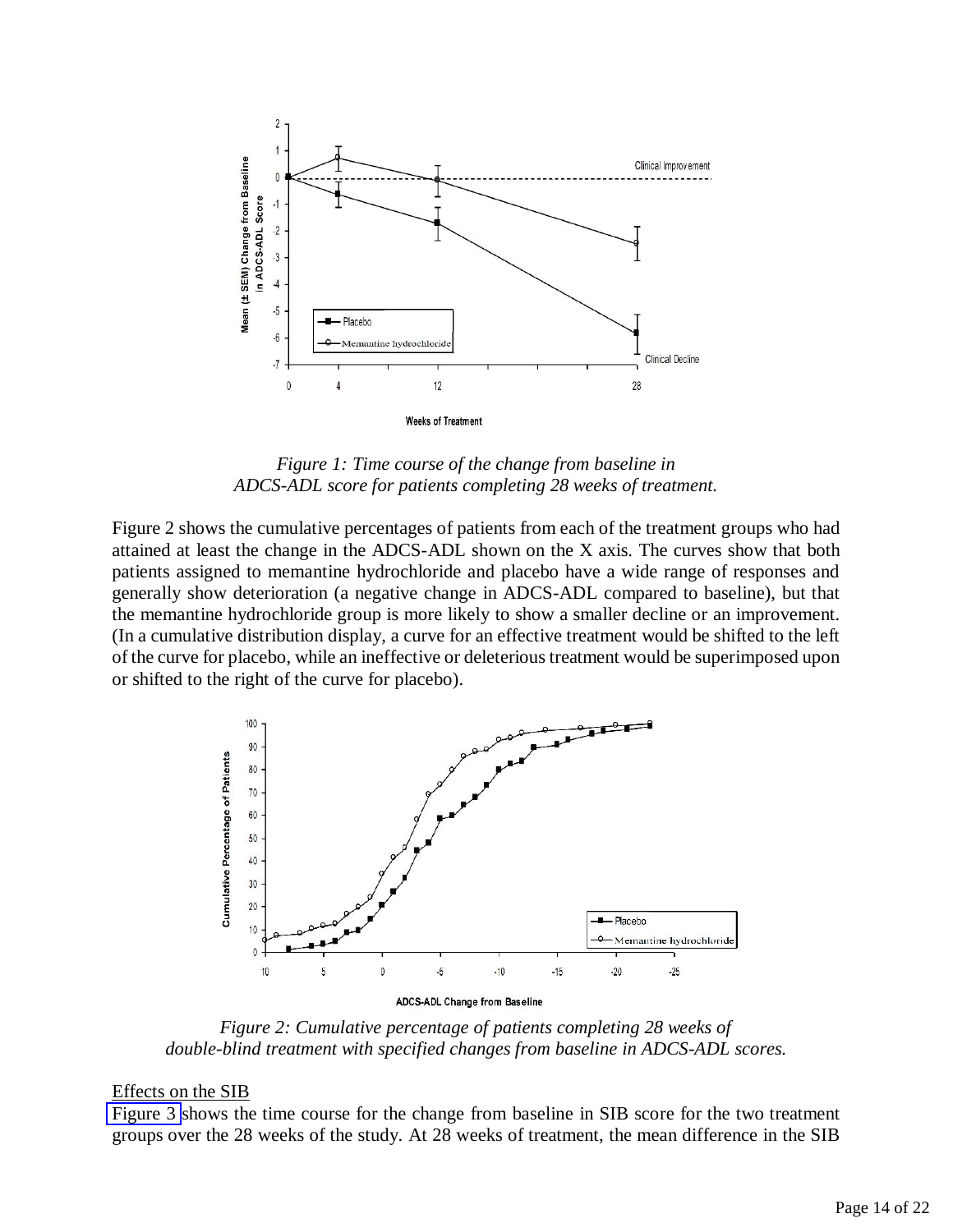change scores for the memantine hydrochloride-treated patients compared to the patients on placebo was 5.7 units. Using an LOCF analysis, memantine hydrochloride treatment was statistically significantly superior to placebo.

<span id="page-14-0"></span>

*Figure 3: Time course of the change from baseline in SIB score for patients completing 28 weeks of treatment.* 

Figure 4 shows the cumulative percentages of patients from each treatment group who had attained at least the measure of change in SIB score shown on the X axis. The curves show that both patients assigned to memantine hydrochloride and placebo have a wide range of responses and generally show deterioration, but that the memantine hydrochloride group is more likely to show a smaller decline or an improvement.



*Figure 4: Cumulative percentage of patients completing 28 weeks of double-blind treatment with specified changes from baseline in SIB scores.*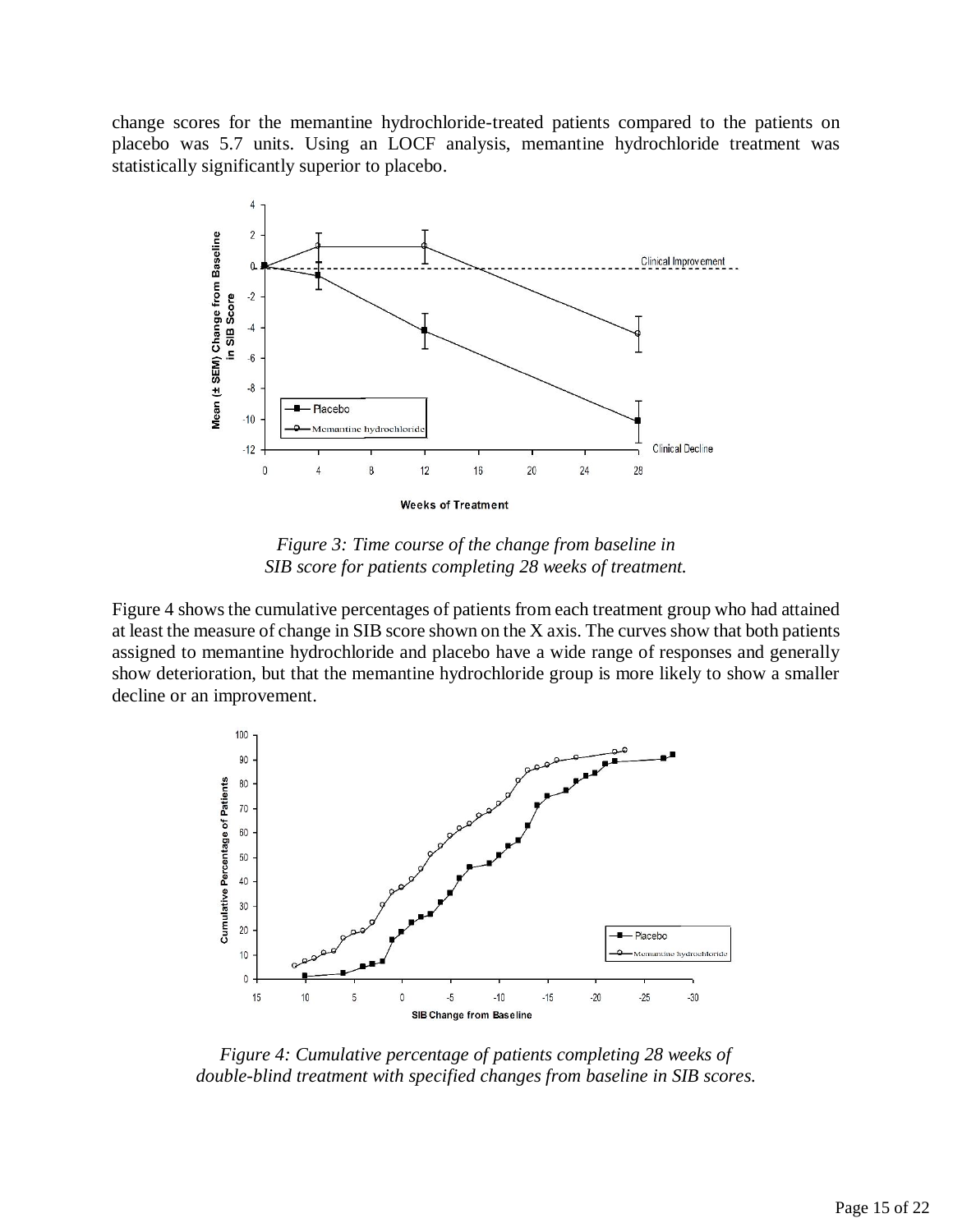### Study 2 (Twenty-Four-Week Study)

In a study of 24 weeks duration, 404 patients with moderate to severe probable Alzheimer's disease (diagnosed by NINCDS-ADRDA criteria, with Mini-Mental State Examination scores  $\geq 5$  and  $\leq$  14) who had been treated with donepezil for at least 6 months and who had been on a stable dose of donepezil for the last 3 months were randomized to memantine hydrochloride or placebo while still receiving donepezil. For patients randomized to memantine hydrochloride, treatment was initiated at 5 mg once daily and increased weekly by 5 mg/day in divided doses to a dose of 20 mg/day (10 mg twice a day).

### Effects on the ADCS-ADL

Figure 5 shows the time course for the change from baseline in the ADCS-ADL score for the two treatment groups over the 24 weeks of the study. At 24 weeks of treatment, the mean difference in the ADCS-ADL change scores for the memantine hydrochloride/donepezil treated patients (combination therapy) compared to the patients on placebo/donepezil (monotherapy) was 1.6 units. Using an LOCF analysis, memantine hydrochloride/donepezil treatment was statistically significantly superior to placebo/donepezil.



*Figure 5: Time course of the change from baseline in ADCS-ADL score for patients completing 24 weeks of treatment.* 

[Figure 6](#page-16-0) shows the cumulative percentages of patients from each of the treatment groups who had attained at least the measure of improvement in the ADCS-ADL shown on the X axis. The curves show that both patients assigned to memantine hydrochloride/donepezil and placebo/donepezil have a wide range of responses and generally show deterioration, but that the memantine hydrochloride/donepezil group is more likely to show a smaller decline or an improvement.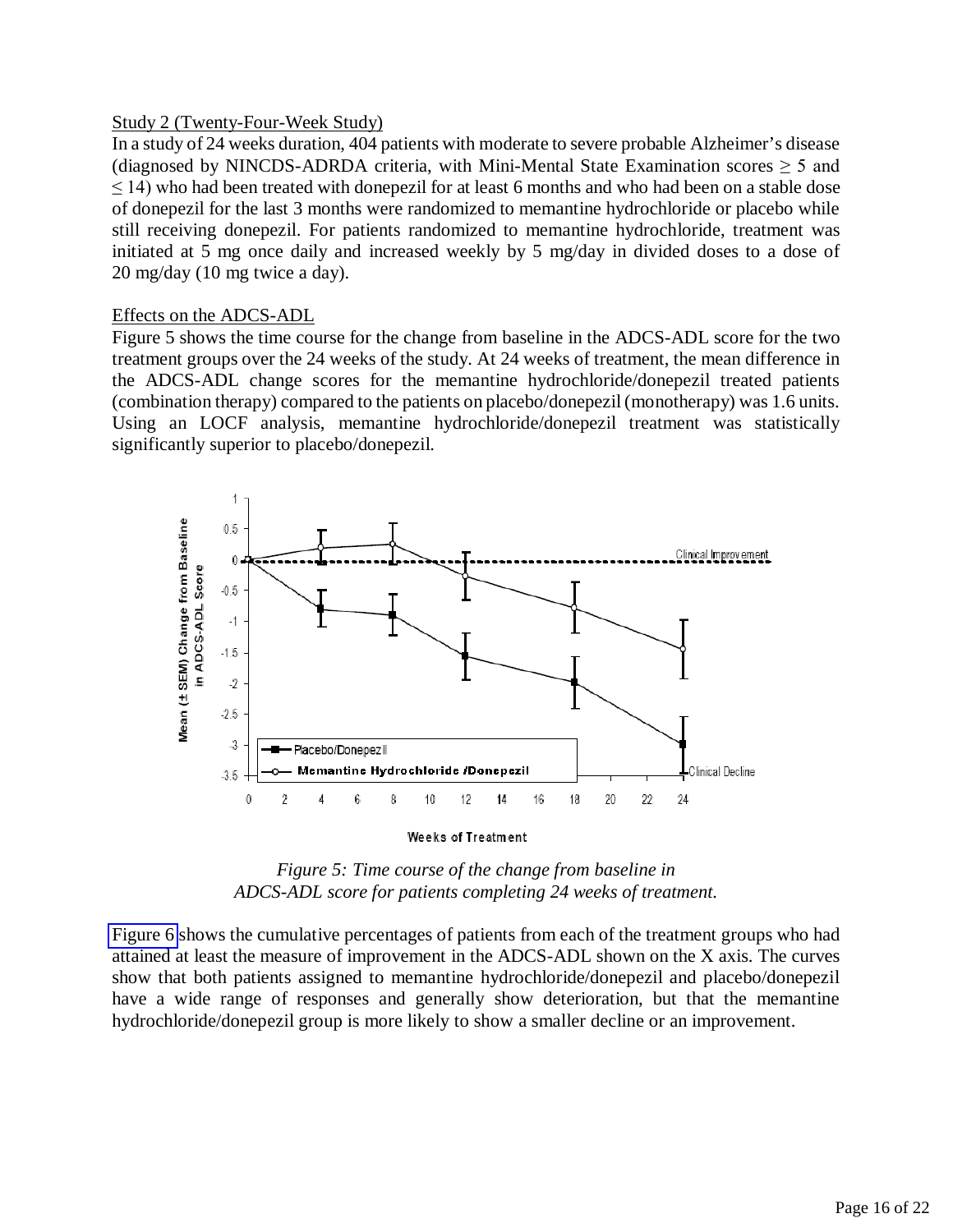<span id="page-16-0"></span>

*Figure 6: Cumulative percentage of patients completing 24 weeks of double-blind treatment with specified changes from baseline in ADCS-ADL scores.* 

#### Effects on the SIB

Figure 7 shows the time course for the change from baseline in SIB score for the two treatment groups over the 24 weeks of the study. At 24 weeks of treatment, the mean difference in the SIB change scores for the memantine hydrochloride/donepezil-treated patients compared to the patients on placebo/donepezil was 3.3 units. Using an LOCF analysis, memantine hydrochloride/donepezil treatment was statistically significantly superior to placebo/donepezil.



*Figure 7: Time course of the change from baseline in SIB score for patients completing 24 weeks of treatment.*

[Figure 8](#page-17-0) shows the cumulative percentages of patients from each treatment group who had attained at least the measure of improvement in SIB score shown on the X axis. The curves show that both patients assigned to memantine hydrochloride/donepezil and placebo/donepezil have a wide range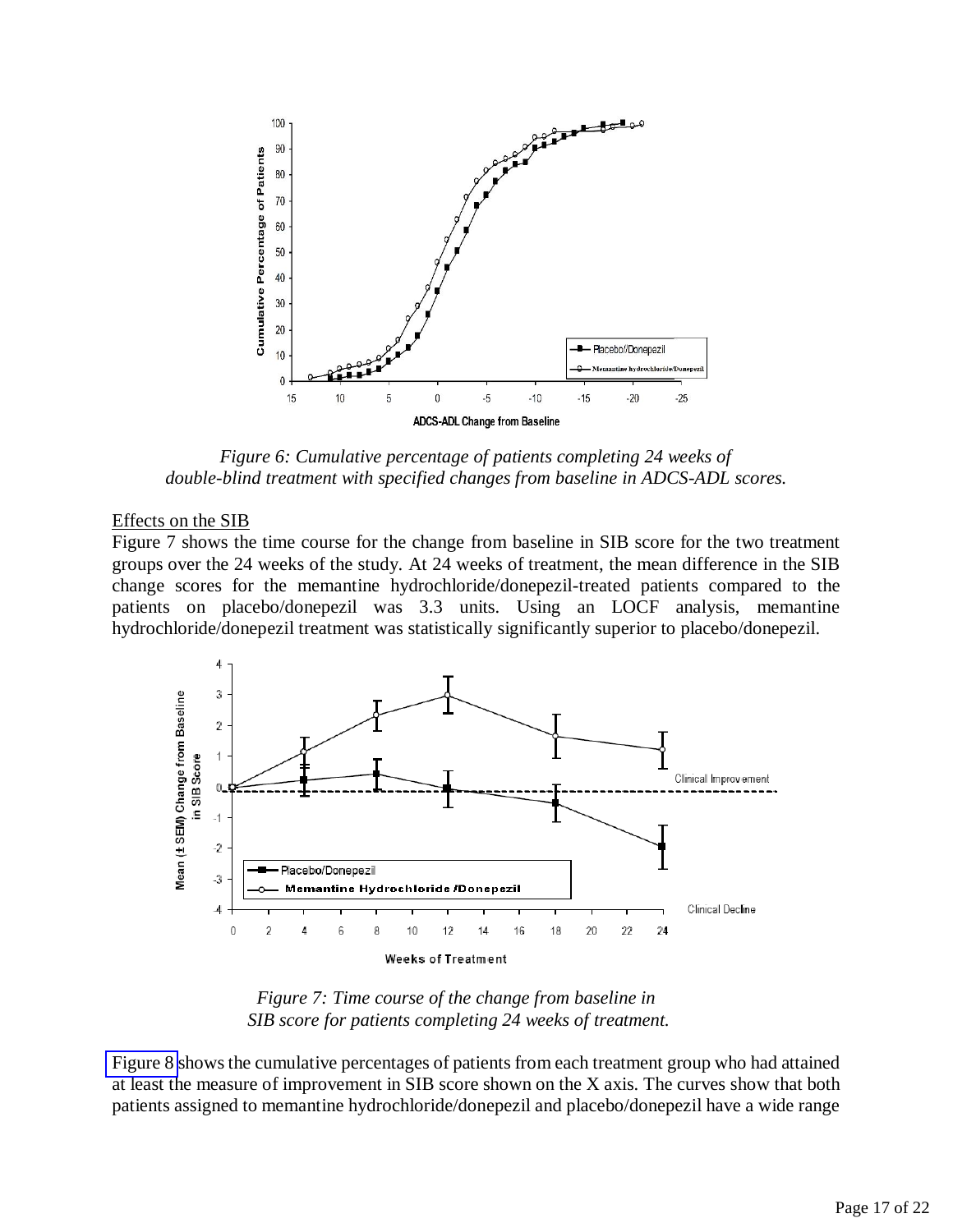of responses, but that the memantine hydrochloride/donepezil group is more likely to show an improvement or a smaller decline.

<span id="page-17-0"></span>

*Figure 8: Cumulative percentage of patients completing 24 weeks of double-blind treatment with specified changes from baseline in SIB scores* 

### Study 3 (Twelve-Week Study)

In a double-blind study of 12 weeks duration, conducted in nursing homes in Latvia, 166 patients with dementia according to DSM-III-R, a Mini-Mental State Examination score of < 10, and Global Deterioration Scale staging of 5 to 7 were randomized to either memantine hydrochloride or placebo. For patients randomized to memantine hydrochloride, treatment was initiated at 5 mg once daily and increased to 10 mg once daily after 1 week. The primary efficacy measures were the care dependency subscale of the Behavioral Rating Scale for Geriatric Patients (BGP), a measure of day-to-day function, and a Clinical Global Impression of Change (CGI-C), a measure of overall clinical effect. No valid measure of cognitive function was used in this study. A statistically significant treatment difference at 12 weeks that favored memantine hydrochloride over placebo was seen on both primary efficacy measures. Because the patients entered were a mixture of Alzheimer's disease and vascular dementia, an attempt was made to distinguish the two groups and all patients were later designated as having either vascular dementia or Alzheimer's disease, based on their scores on the Hachinski Ischemic Scale at study entry. Only about 50% of the patients had computerized tomography of the brain. For the subset designated as having Alzheimer's disease, a statistically significant treatment effect favoring memantine hydrochloride over placebo at 12 weeks was seen on both the BGP and CGI-C.

#### **16 HOW SUPPLIED/STORAGE AND HANDLING**

#### 5 mg Tablets:

Orange, capsule shaped, biconvex, film-coated tablets with "m5" engraved on one side and plain on other side.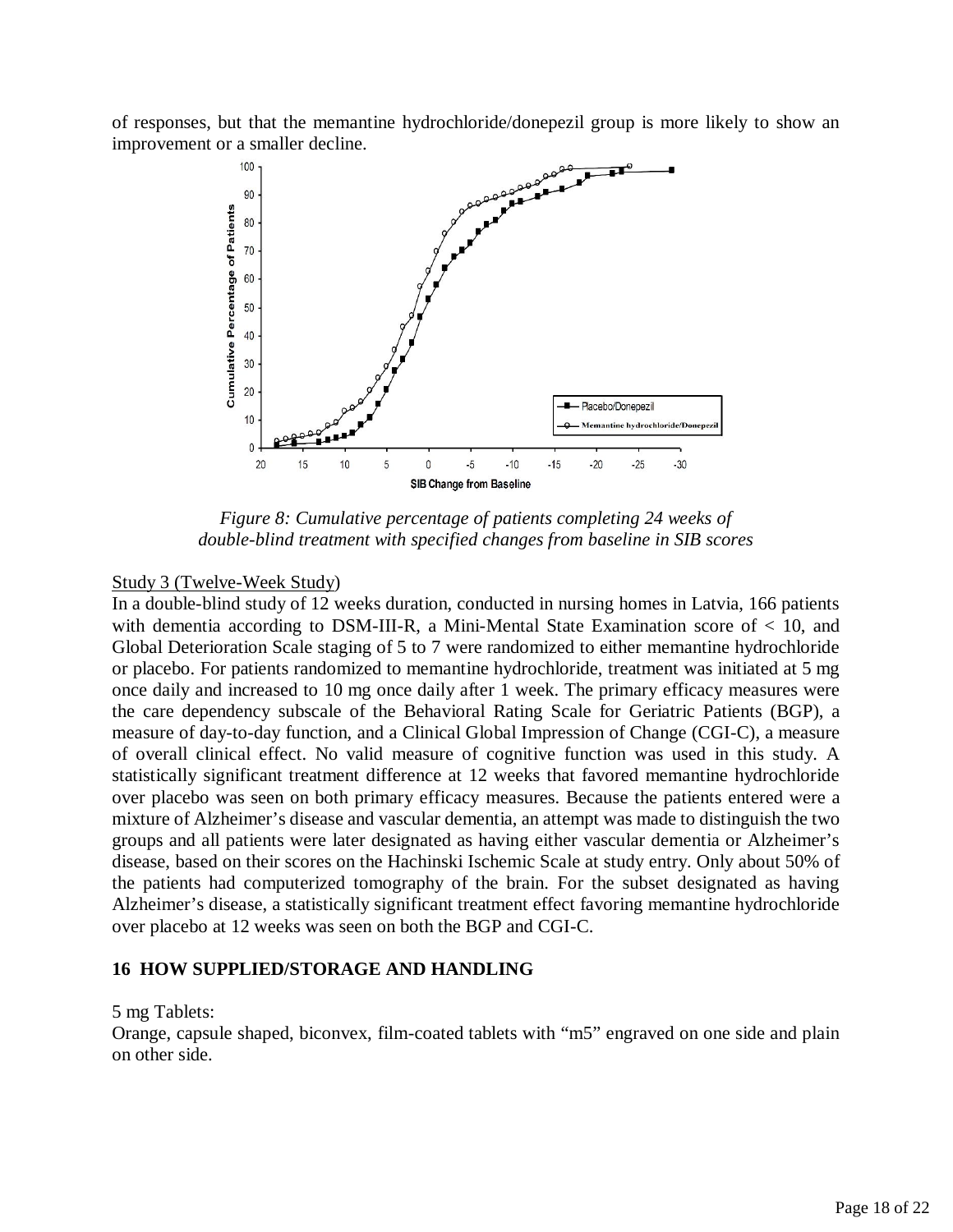<span id="page-18-0"></span>Bottle of 60 with child-resistant closure, NDC #27241-070-06 Bottle of 500, NDC #27241-070-05

10 mg Tablets: Grey, capsule shaped, biconvex, film-coated tablets with "m10" engraved on one side and plain on other side. Bottle of 60 with child-resistant closure, NDC #27241-071-06 Bottle of 500, NDC #27241-071-05

Store memantine hydrochloride tablets at 25°C (77°F); excursions permitted to 15°C to 30°C (59°F to 86°F) [see USP Controlled Room Temperature].

Dispense in a tight container.

# **17 PATIENT COUNSELING INFORMATION**

*See FDA-approved patient labeling [\(Patient Information\).](#page-19-0)* 

To assure safe and effective use of memantine hydrochloride, the following information and instructions provided in the patient information section should be discussed with patients and caregivers.

Patients/caregivers should be instructed to follow the dose titration schedule provided by their physician or healthcare professional for memantine hydrochloride. They should be warned not to use any tablets of memantine hydrochloride that are damaged or show signs of tampering.

If a patient misses a single dose of memantine hydrochloride, that patient should not double up on the next dose. The next dose should be taken as scheduled. If a patient fails to take memantine hydrochloride for several days, dosing should not be resumed without consulting that patient's healthcare professional.

Marketed by:

**Ajanta Pharma USA Inc.**  Bridgewater, NJ 08807.

Made in India.

All other trademarks are the property if their respective owners.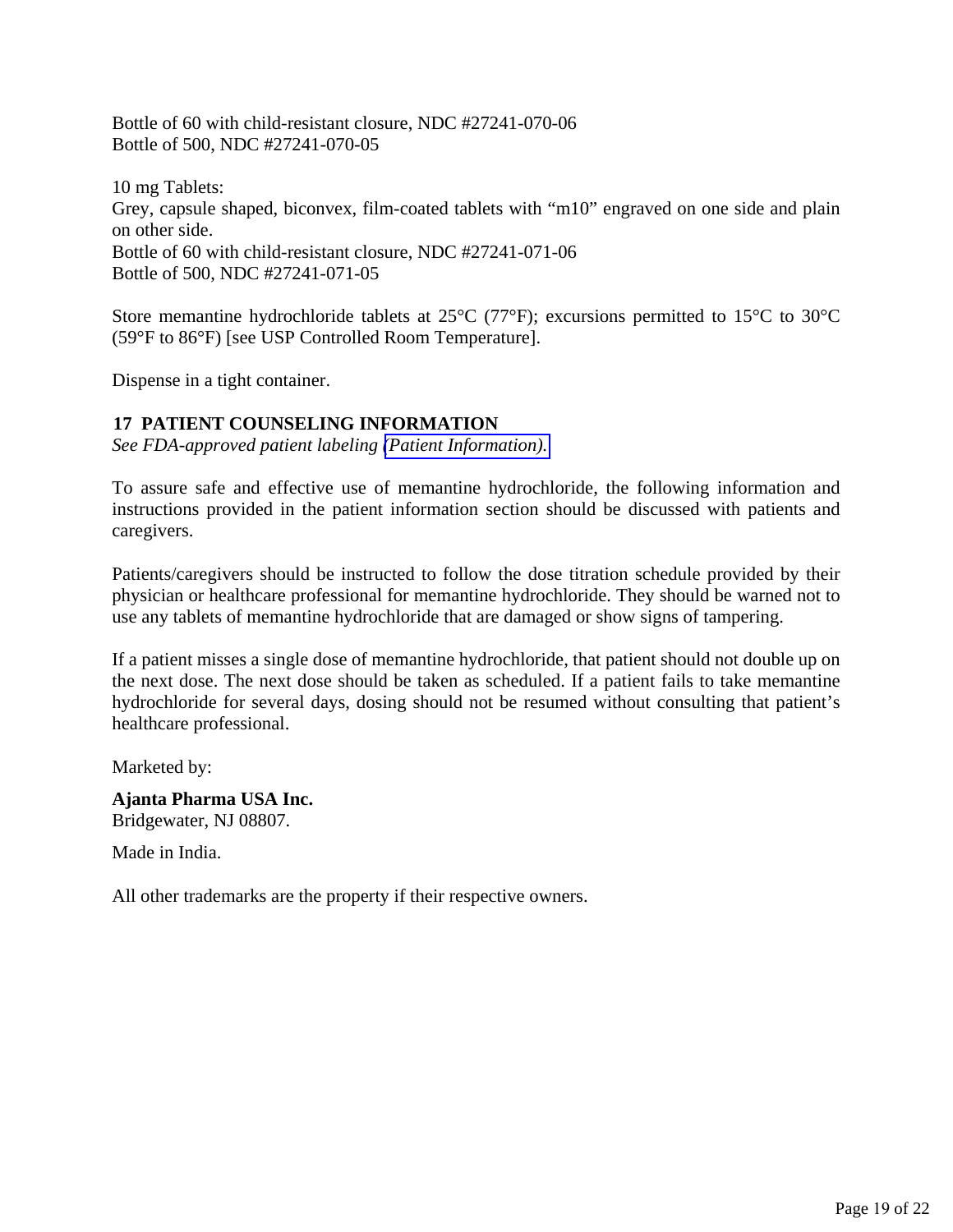# <span id="page-19-0"></span>**Patient Information**

# **Memantine Hydrochloride (mem' an teen hye'' droe klor' ide) Tablets**

Read this Patient Information that comes with memantine hydrochloride tablets before you start taking it and each time you get a refill. There may be new information. This information does not take the place of talking to your doctor about your medical condition or your treatment.

### **What are memantine hydrochloride tablets?**

Memantine hydrochloride tablets are prescription medicine used for the treatment of moderate to severe dementia in people with Alzheimer's disease. Memantine hydrochloride belongs to a class of medicines called NMDA (N-methyl-D-aspartate) inhibitors.

It is not known if memantine hydrochloride tablets are safe and effective in children.

### **Who should not take memantine hydrochloride tablets?**

**Do not take memantine hydrochloride tablets if you** are allergic to memantine or any of the ingredients in memantine hydrochloride tablets. See the end of this leaflet for a complete [list of](#page-21-0)  [ingredients](#page-21-1) in memantine hydrochloride tablets.

### **What should I tell my doctor before taking memantine hydrochloride tablets?**

#### **Before you take memantine hydrochloride tablets, tell your doctor if you:**

- have or have had seizures
- have or have had problems passing urine
- have or have had bladder or kidney problems
- have liver problems
- have any other medical conditions
- are pregnant or plan to become pregnant. It is not known if memantine hydrochloride tablets will harm your unborn baby.
- are breastfeeding or plan to breastfeed. It is not known if memantine passes into your breast milk. Talk to your doctor about the best way to feed your baby if you take memantine hydrochloride tablets.

**Tell your doctor about all the medicines you take**, including prescription and non-prescription medicines, vitamins, and herbal supplements.

Taking memantine hydrochloride tablets with certain other medicines may affect each other. Taking memantine hydrochloride tablets with other medicines can cause serious side effects.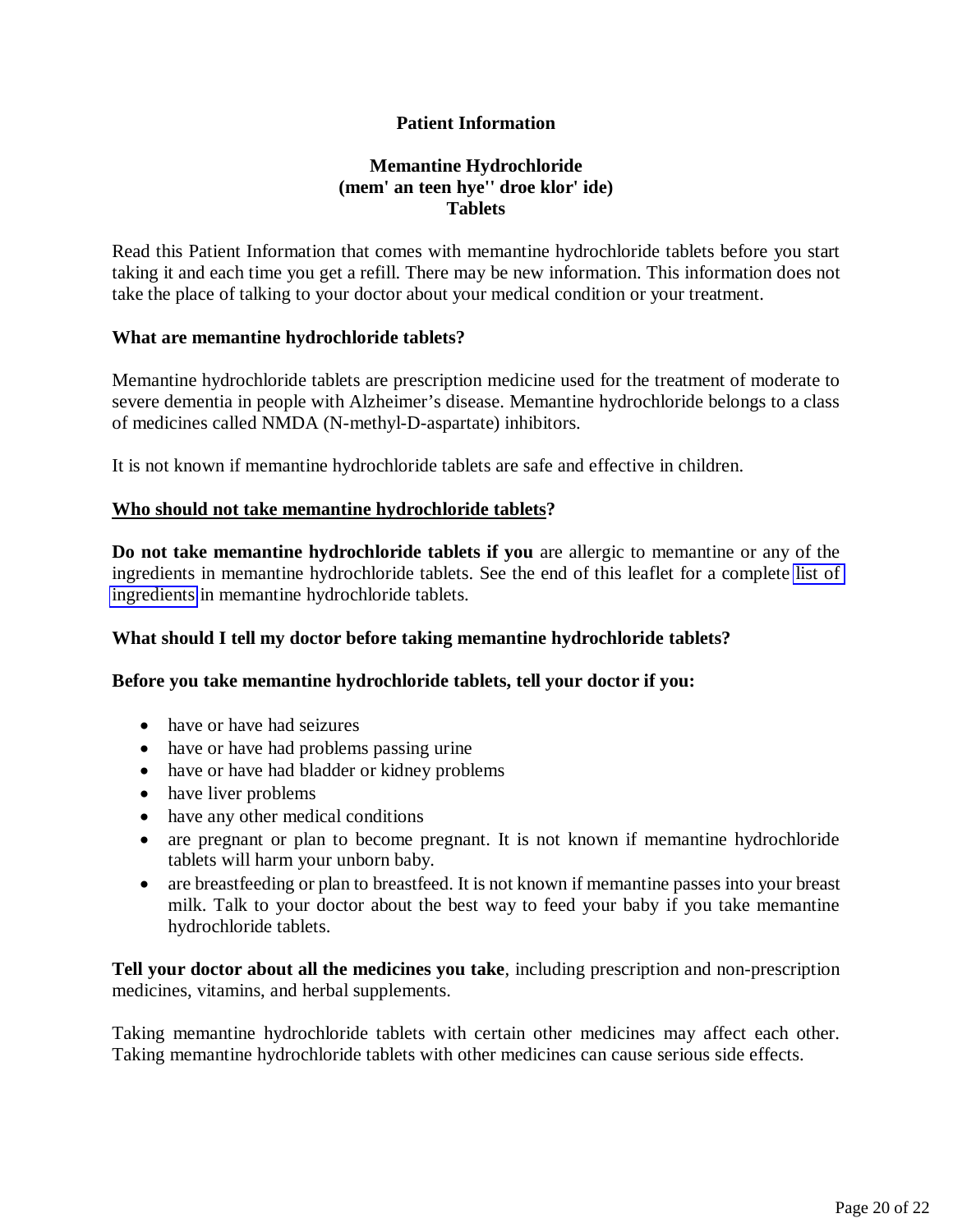Especially tell your doctor if you take:

- other NMDA antagonists such as amantadine, ketamine, and dextromethorphan
- medicines that make your urine alkaline such as carbonic anhydrase inhibitors and sodium bicarbonate

Ask your doctor or pharmacist for a list of these medicines, if you are not sure.

Know the medicines you take. Keep a list of them to show your doctor and pharmacist when you get a new medicine.

### **How should I take memantine hydrochloride tablets?**

- Your doctor will tell you how much memantine hydrochloride tablets to take and when to take it.
- Your doctor may change your dose if needed.
- Memantine hydrochloride tablets can be taken with food or without food.
- Do not use any tablets of memantine hydrochloride that are damaged or show signs of tampering.
- If you forget to take one dose of memantine hydrochloride tablets, do not double up on the next dose. You should take only the next dose as scheduled.
- If you have forgotten to take memantine hydrochloride tablets for several days, you should not take the next dose until you talk to your doctor.
- If you take too much memantine hydrochloride tablets, call your doctor or poison control center at 1-800-222-1222 right away, or go to the nearest hospital emergency room.

# **What are the possible side effects of memantine hydrochloride tablets?**

### **Memantine hydrochloride tablets may cause side effects, including:**

The most common side effects of memantine hydrochloride tablets include:

- dizziness
- headache
- confusion
- constipation

These are not all the possible side effects of memantine hydrochloride tablets. For more information, ask your doctor or pharmacist.

Call your doctor for medical advice about side effects. You may report side effects to FDA at 1-800-FDA-1088.